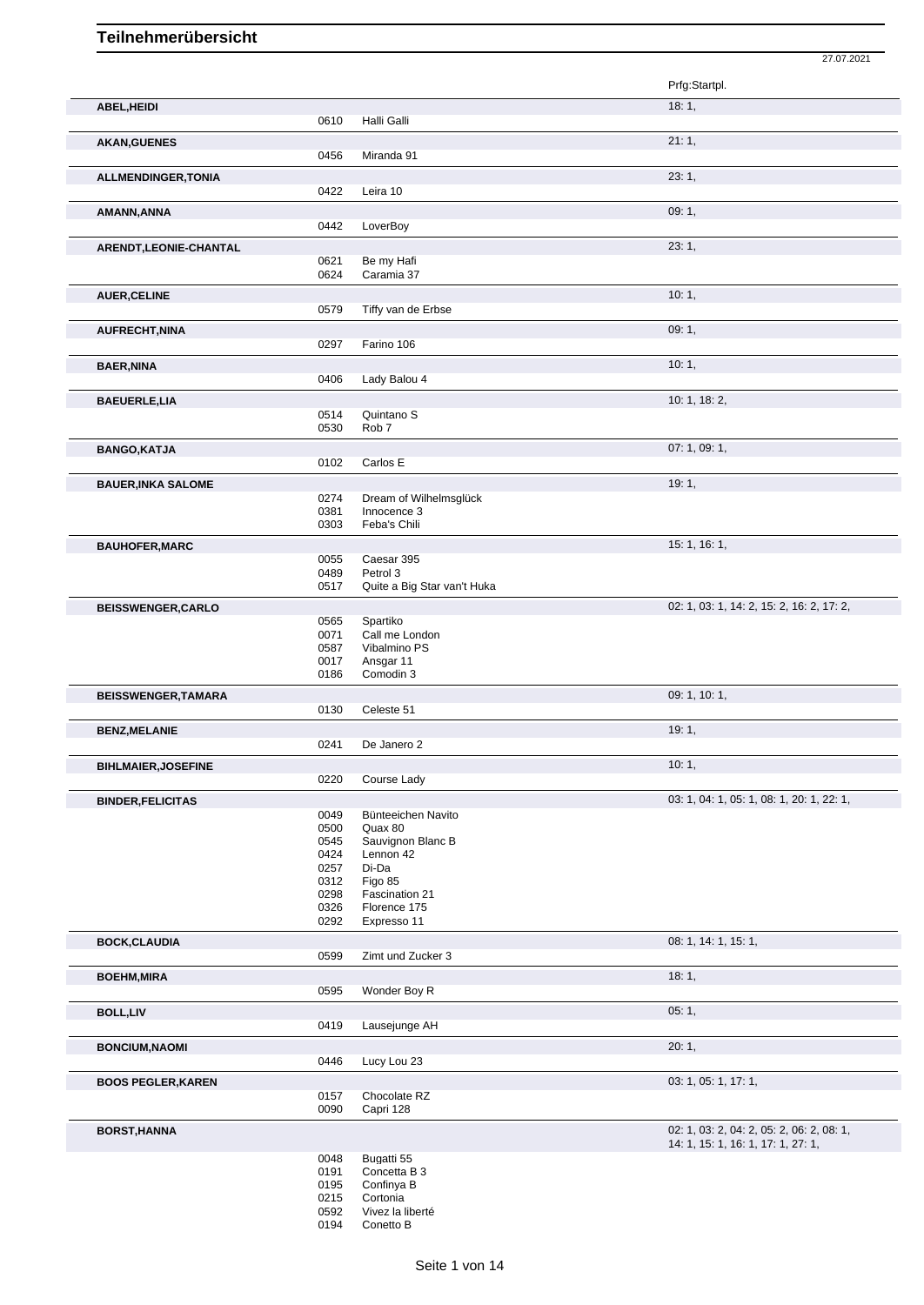Prfg:Startpl.

|                               | 0488 | Peri M                   |                                           |
|-------------------------------|------|--------------------------|-------------------------------------------|
|                               |      |                          |                                           |
| <b>BORST, JUSTIN KARINA</b>   |      |                          | 06: 1, 07: 2, 08: 2,                      |
|                               | 0218 | Costa Rica W             |                                           |
|                               | 0233 | Dacora Lou               |                                           |
|                               | 0155 | Chin Chili               |                                           |
|                               | 0053 | Cabarado                 |                                           |
| <b>BORST, PHILIPP</b>         |      |                          | 01: 1, 02: 1, 03: 1, 14: 1, 16: 1, 17: 1, |
|                               | 0218 | Costa Rica W             |                                           |
|                               | 0233 | Dacora Lou               |                                           |
|                               | 0155 | Chin Chili               |                                           |
|                               | 0053 | Cabarado                 |                                           |
| <b>BOSCH, DANIELA</b>         |      |                          | 20: 1, 22: 1,                             |
|                               | 0546 | Scandicci                |                                           |
|                               | 0548 | Schwerelos               |                                           |
|                               | 0433 | Lollobrigida R           |                                           |
|                               | 0317 | Fit For Fun 24           |                                           |
|                               |      |                          |                                           |
| <b>BOSCH, FRANK</b>           |      |                          | 22:1,                                     |
|                               | 0338 | Fürst Ferdinand 26       |                                           |
| <b>BRAHNER, MELANIE</b>       |      |                          | 05: 2, 06: 1, 07: 1,                      |
|                               | 0134 | Chanell B                |                                           |
|                               | 0266 | Domspatz B               |                                           |
| <b>BRAUN, ANNA</b>            |      |                          | 09: 1, 11: 1, 12: 1,                      |
|                               | 0509 | Quiet Fighter as Well    |                                           |
|                               |      |                          |                                           |
| <b>BREIDENBACH, VERA</b>      |      |                          | 19: 1, 22: 1,                             |
|                               | 0334 | Fräulein Frisbee         |                                           |
| <b>BRENDLE, MAREN</b>         |      |                          | 04:1,06:1,                                |
|                               | 0286 | Enrico 302               |                                           |
|                               | 0514 | Quintano <sub>S</sub>    |                                           |
|                               | 0530 | Rob <sub>7</sub>         |                                           |
|                               | 0359 | Goviana                  |                                           |
|                               |      |                          |                                           |
| <b>BRENDLE, VERA</b>          | 0286 | Enrico 302               | 04: 1, 08: 1, 11: 2,                      |
|                               | 0216 | Cosmo 67                 |                                           |
|                               | 0359 | Goviana                  |                                           |
|                               |      |                          |                                           |
| <b>BRENNER, CORA</b>          |      |                          | 21:1,                                     |
|                               | 0268 | Don Skyler               |                                           |
| <b>BRUGGER, BAERBEL</b>       |      |                          | 22:1,                                     |
|                               | 0443 | Lucado Jo                |                                           |
|                               |      |                          |                                           |
| <b>BUCKENMAIER, CHARLOTTE</b> |      |                          | 23: 1, 24: 1,                             |
|                               | 0605 | Koh I Noor               |                                           |
| <b>BURGER, ANNA</b>           |      |                          | 11:2,                                     |
|                               | 0132 | Chacco de Bonville       |                                           |
|                               | 0255 | Devantc                  |                                           |
| <b>DAEHN, STEPHANIE</b>       |      |                          | 22:1,                                     |
|                               | 0563 | Sola Mar                 |                                           |
|                               |      |                          |                                           |
| DAMBACHER, JESSICA            |      |                          | 10:1,                                     |
|                               | 0145 | Chegger                  |                                           |
| DANZER, ANDREE                |      |                          | 07: 1, 08: 1, 09: 1,                      |
|                               | 0161 | Chuck D                  |                                           |
|                               | 0163 | Cibonacci D              |                                           |
| <b>DANZER, THOMAS</b>         |      |                          | 16: 1, 17: 1,                             |
|                               | 0163 | Cibonacci D              |                                           |
|                               |      |                          |                                           |
| DAURER, STEFAN                |      |                          | 16: 1, 17: 1,                             |
|                               | 0458 | <b>Mister Mertens SD</b> |                                           |
| DAUSER, JULIA-MARIA           |      |                          | 19: 1, 22: 1,                             |
|                               | 0410 | Lagostino 2              |                                           |
|                               | 0426 | Let's Dance D            |                                           |
|                               | 0574 | Sunshine 729             |                                           |
|                               |      |                          |                                           |
| DIEMER, HELENA                |      |                          | 18:1,                                     |
|                               | 0629 | Alesandro                |                                           |
| DINGLER, ANNA-LENA            |      |                          | 02: 1, 03: 2, 06: 2, 16: 1, 17: 1,        |
|                               | 0202 | Contessa R               |                                           |
|                               | 0578 | Theo RZ                  |                                           |
|                               | 0113 | Cassilanos Heiße Liebe R |                                           |
|                               | 0108 | Casatessa R              |                                           |
|                               | 0365 | Habouche                 |                                           |
|                               | 0280 | Eddie the Eagle 9        |                                           |
| <b>DIRR, MONIKA</b>           |      |                          | 01: 1, 02: 1,                             |
|                               | 0152 | Chicca D'Oro             |                                           |
|                               | 0497 | Quanda 10                |                                           |
|                               |      |                          |                                           |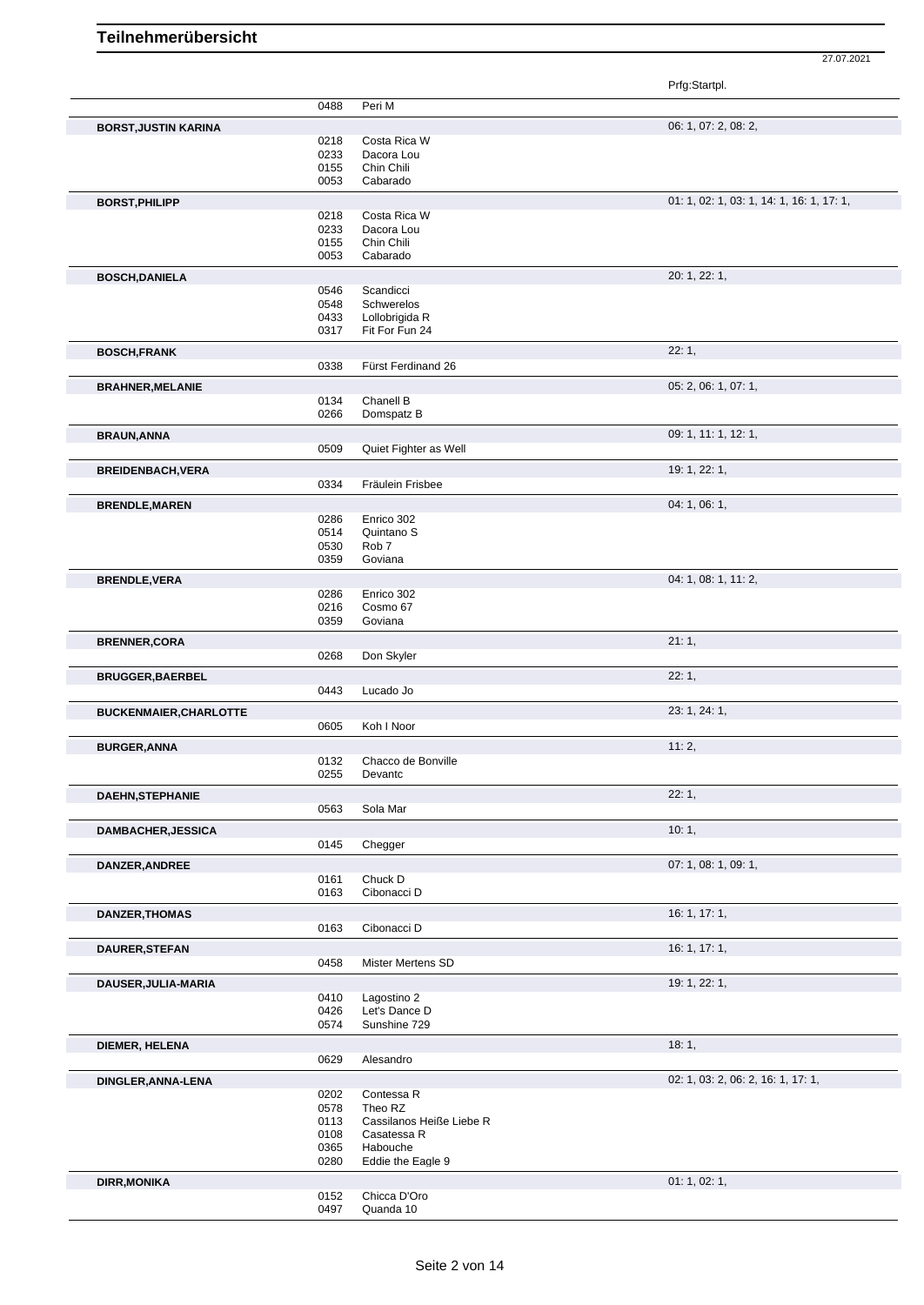|                                |              |                                | 27.07.2021                         |
|--------------------------------|--------------|--------------------------------|------------------------------------|
|                                |              |                                | Prfg:Startpl.                      |
| <b>DISLERS, SONJA</b>          | 0089         | Capresa                        | 19:1,                              |
| <b>DOGAN, EMRE</b>             |              |                                | 18:1,                              |
|                                | 0618         | Charletta                      |                                    |
| DREES, LEAH-SOPHIE             | 0316         | Firlefanz vom Rosenstein       | 20: 1, 21: 2,                      |
|                                | 0321         | Flavour 6                      |                                    |
| DUDIK DR. MED. VET., CHRISTINA |              |                                | 19: 1, 20: 1,                      |
|                                | 0503         | Quellenfürst                   |                                    |
| <b>DUDIK, PAULINA</b>          |              |                                | 24:1,                              |
|                                | 0604         | Na-Nuh                         |                                    |
| DUESTERDIEK, JANINA            | 0496         | Q Sieben 7                     | 19:1,                              |
| EBERT, ALISA                   |              |                                | 22:1,                              |
|                                | 0337         | Frieda 345                     |                                    |
| EBRAHIMI, CHIARA               |              |                                | 11:2,                              |
|                                | 0493         | Pricetag                       |                                    |
|                                | 0273         | Dragon Queen 4                 |                                    |
| <b>EGETENMEIER, LUKAS</b>      | 0057         | Cajana 6                       | 08:1,                              |
|                                |              |                                | 08: 2, 16: 2, 17: 2,               |
| EICHERT, KLAUS-PHILIPP         | 0413         | Landsmann 19                   |                                    |
|                                | 0199         | Contados 3                     |                                    |
|                                | 0062<br>0141 | California E<br>Chattanooga 38 |                                    |
|                                | 0263         | Dior E                         |                                    |
|                                | 0329         | For Space                      |                                    |
| ENGEL, LARISSA                 | 0591         | Vivaro PS                      | 16: 1, 17: 1,                      |
|                                |              |                                |                                    |
| <b>ENGELHARD, THOMAS</b>       | 0095         | Caramba E                      | 03:1,                              |
| <b>ERHARD, LISA</b>            |              |                                | 09: 1, 10: 1,                      |
|                                | 0327         | For fighting 3                 |                                    |
|                                | 0148         | Chepi G                        |                                    |
| <b>FACKLER, NICOLE NADINE</b>  |              |                                | 10: 1, 20: 1,                      |
|                                | 0447         | L'amie du Coeur                |                                    |
| <b>FEHN, JUSTINE</b>           | 0162         | Ciao Bavaria                   | 02: 1, 03: 2, 05: 2, 06: 2, 08: 1, |
|                                | 0052         | C-Traya                        |                                    |
|                                | 0117<br>0570 | Cataleya 8<br>Staphael II      |                                    |
| FEUCHTER, ANALENA              |              |                                | 10:1,                              |
|                                | 0540         | Sam 971                        |                                    |
|                                | 0542         | Sandro 469                     |                                    |
| <b>FEUCHTER, KERSTIN</b>       |              |                                | 09:1,                              |
|                                | 0540<br>0542 | Sam 971<br>Sandro 469          |                                    |
| FEUCHTER, SVENJA               |              |                                | 09:1,                              |
|                                | 0540         | Sam 971                        |                                    |
|                                | 0542         | Sandro 469                     |                                    |
| <b>FISCHER, CLARISSA</b>       | 0368         | Harley 95                      | 09: 1, 10: 1,                      |
|                                |              |                                |                                    |
| <b>FLEISCH, NADINE</b>         | 0491         | Pirat 317                      | 21: 1, 23: 1,                      |
|                                | 0275         | Drops 48                       |                                    |
| <b>FLEISCH, TANJA</b>          |              |                                | 20:1,                              |
|                                | 0275         | Drops 48                       |                                    |
| FOITL, JASMIN                  |              |                                | 18:1,                              |
|                                |              |                                |                                    |
| <b>FOYER, JENNIFER</b>         | 0137         | Charmeur 450                   | 10: 2, 18: 2,                      |
|                                | 0506         | Quentin 180                    |                                    |
| <b>FRANK, SIMONE</b>           |              |                                | 19:1,                              |
|                                | 0322         | Flemingh B                     |                                    |
| FREY, YVONNE ANN-KATRIN        |              |                                | 09: 1, 10: 1, 12: 1,               |
|                                | 0387         | Juliette 33                    |                                    |
| FRIEDEL, PIA                   | 0411         | Lambada 171                    | 23:1,                              |
|                                |              |                                |                                    |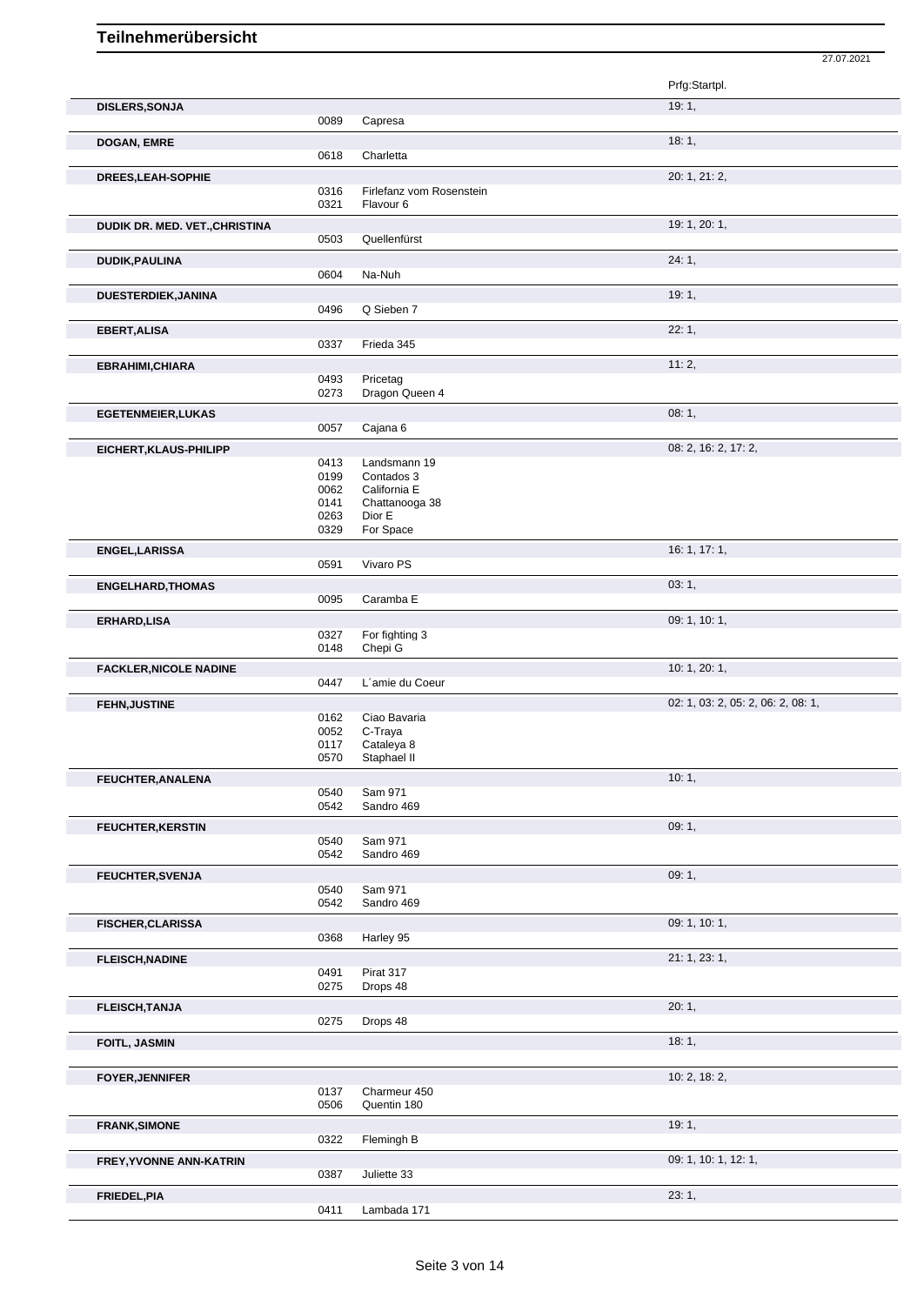|                                  |              |                                     | Prfg:Startpl.                             |
|----------------------------------|--------------|-------------------------------------|-------------------------------------------|
| FROEHLICH, GINA-MARO             | 0516         | Quissini                            | 01: 1, 02: 2, 03: 1, 06: 1,               |
| <b>FUNDIS, LENI</b>              | 0160         | Chrysler 4                          | 26:1,                                     |
|                                  | 0631         | A Touch of class                    |                                           |
| <b>FUNDIS, MARTIN</b>            |              |                                     | 02: 2, 03: 2, 14: 1, 16: 1,               |
|                                  | 0486         | Pepe S                              |                                           |
|                                  | 0164<br>0330 | Cicero FS<br>Fortunate Son SRL      |                                           |
|                                  | 0480         | Origi van de Rankhoeve              |                                           |
| <b>GAISBERG, KIRA FREIIN VON</b> |              |                                     | 09:1,                                     |
|                                  | 0418         | Lauretto K                          |                                           |
| <b>GANTNER, DANIEL</b>           |              |                                     | 02: 1, 05: 2, 06: 2, 16: 1, 17: 1,        |
|                                  | 0126         | Caytano 15                          |                                           |
|                                  | 0420<br>0549 | Lavayano<br><b>SCS Little Mouse</b> |                                           |
| <b>GAUGLER, STEFANIE</b>         |              |                                     | 02: 1, 05: 2, 06: 1, 07: 1,               |
|                                  | 0320         | Flarina <sub>6</sub>                |                                           |
|                                  | 0210         | Cornet's Chilli Vanilli             |                                           |
| <b>GERHARD,LARA</b>              |              |                                     | 07:1,                                     |
|                                  | 0015         | Amore Mio 20                        |                                           |
| <b>GLAWION, VIVIEN</b>           |              |                                     | 17:1,                                     |
|                                  | 0380         | Incredible Clarima                  |                                           |
| <b>GLOCKER, TOBIAS</b>           |              |                                     | 08: 1, 15: 1,                             |
|                                  | 0159         | Christard                           |                                           |
| <b>GOEHRINGER, NELE</b>          | 0287         |                                     | 10:1, 17:1,                               |
|                                  |              | Envoys Sweet Ella                   |                                           |
| <b>GOLOMBEK, LUCA VICTORIA</b>   | 0470         | Nexus 12                            | 03: 2, 15: 2, 16: 1,                      |
|                                  | 0453         | Maxima du Rouet                     |                                           |
|                                  | 0423         | Lennard 37                          |                                           |
|                                  | 0277         | DSP Omerta Incipit                  |                                           |
|                                  | 0325<br>0140 | Flitz 4<br>Chateau Margaux          |                                           |
|                                  | 0188         | Con Pleasure 8                      |                                           |
|                                  | 0187         | Con Chella W                        |                                           |
|                                  | 0092         | Captain Foxx                        |                                           |
|                                  | 0572         | Steve Jobs                          |                                           |
|                                  | 0212         | Cornezine                           |                                           |
|                                  | 0528<br>0479 | Ria Castella<br>Ophelia Incipit     |                                           |
|                                  | 0336         | Friday for future                   |                                           |
|                                  | 0602         | Zukunft 28                          |                                           |
|                                  | 0088         | Cape Town 26                        |                                           |
|                                  | 0554         | Sid 54                              |                                           |
|                                  | 0192         | Conchetti                           |                                           |
|                                  | 0332<br>0544 | Francisco Blue<br>Sareno 3          |                                           |
|                                  | 0395         | L'Cesena                            |                                           |
|                                  | 0415         | Lari Farii                          |                                           |
|                                  | 0168         | Cinzaghi Z                          |                                           |
|                                  | 0305<br>0178 | <b>Felix Felices</b><br>Cobalito    |                                           |
|                                  | 0564         | Sophia vom Rahmannshof              |                                           |
| <b>GRIMM,FLORIAN</b>             |              |                                     | 01: 2, 02: 2, 03: 2, 06: 1, 16: 1, 17: 1, |
|                                  | 0173         | Claudita                            |                                           |
|                                  | 0004         | Acina G                             |                                           |
|                                  | 0003<br>0474 | Acasina G<br>Now comes Nala         |                                           |
|                                  |              |                                     |                                           |
| <b>GRIMM,FRANZISKA</b>           | 0004         | Acina G                             | 09: 1, 10: 1, 20: 1,                      |
| <b>GRIMM, INES</b>               |              |                                     | 07: 1, 08: 1, 09: 1,                      |
|                                  | 0093         | Cara Mia B                          |                                           |
| <b>GROSSE, FELIX</b>             |              |                                     | 08:1,                                     |
|                                  | 0284         | Eminem 11                           |                                           |
| <b>GRUENDLER, ANNA</b>           |              |                                     | 03: 1, 06: 1, 07: 1, 08: 1,               |
|                                  | 0469         | Nevada van't Pluimke                |                                           |
| <b>HAAS, CHARLOTTE</b>           |              |                                     | 04: 1, 06: 1, 07: 1,                      |
|                                  | 0129         | Ceks 4                              |                                           |
| HAEFELE, LAURA                   |              |                                     | 24:1,                                     |
|                                  | 0189         | Con ta bai B                        |                                           |
| <b>HALM, LENA MARINA</b>         |              |                                     | 10: 1, 18: 1,                             |
|                                  | 0382         | Inschi 16                           |                                           |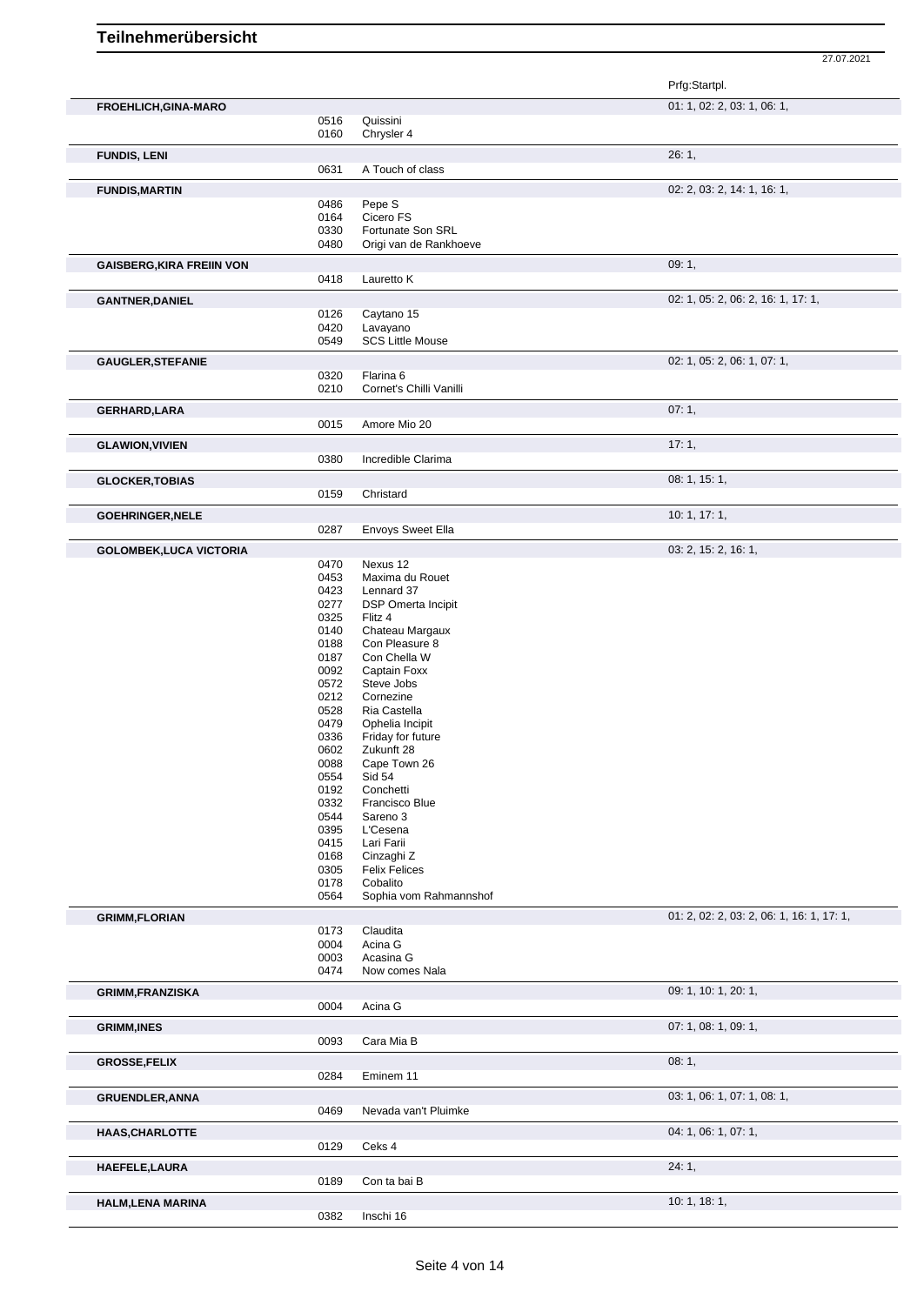|      |                                                                                                                                                                                                                                                                                                      | Prfg:Startpl.                                                                                                                                                                                                                                                                                                                                                                                                                                                                                                                                                                                           |
|------|------------------------------------------------------------------------------------------------------------------------------------------------------------------------------------------------------------------------------------------------------------------------------------------------------|---------------------------------------------------------------------------------------------------------------------------------------------------------------------------------------------------------------------------------------------------------------------------------------------------------------------------------------------------------------------------------------------------------------------------------------------------------------------------------------------------------------------------------------------------------------------------------------------------------|
|      |                                                                                                                                                                                                                                                                                                      |                                                                                                                                                                                                                                                                                                                                                                                                                                                                                                                                                                                                         |
|      |                                                                                                                                                                                                                                                                                                      | 18: 1, 24: 1,                                                                                                                                                                                                                                                                                                                                                                                                                                                                                                                                                                                           |
|      |                                                                                                                                                                                                                                                                                                      |                                                                                                                                                                                                                                                                                                                                                                                                                                                                                                                                                                                                         |
|      |                                                                                                                                                                                                                                                                                                      | 23: 1, 24: 1,                                                                                                                                                                                                                                                                                                                                                                                                                                                                                                                                                                                           |
|      |                                                                                                                                                                                                                                                                                                      |                                                                                                                                                                                                                                                                                                                                                                                                                                                                                                                                                                                                         |
|      |                                                                                                                                                                                                                                                                                                      | 10:1,                                                                                                                                                                                                                                                                                                                                                                                                                                                                                                                                                                                                   |
|      |                                                                                                                                                                                                                                                                                                      |                                                                                                                                                                                                                                                                                                                                                                                                                                                                                                                                                                                                         |
|      |                                                                                                                                                                                                                                                                                                      | 22:1,                                                                                                                                                                                                                                                                                                                                                                                                                                                                                                                                                                                                   |
|      |                                                                                                                                                                                                                                                                                                      |                                                                                                                                                                                                                                                                                                                                                                                                                                                                                                                                                                                                         |
|      |                                                                                                                                                                                                                                                                                                      |                                                                                                                                                                                                                                                                                                                                                                                                                                                                                                                                                                                                         |
|      |                                                                                                                                                                                                                                                                                                      |                                                                                                                                                                                                                                                                                                                                                                                                                                                                                                                                                                                                         |
|      |                                                                                                                                                                                                                                                                                                      | 09:1,                                                                                                                                                                                                                                                                                                                                                                                                                                                                                                                                                                                                   |
|      |                                                                                                                                                                                                                                                                                                      |                                                                                                                                                                                                                                                                                                                                                                                                                                                                                                                                                                                                         |
|      |                                                                                                                                                                                                                                                                                                      |                                                                                                                                                                                                                                                                                                                                                                                                                                                                                                                                                                                                         |
|      |                                                                                                                                                                                                                                                                                                      | 23:1,                                                                                                                                                                                                                                                                                                                                                                                                                                                                                                                                                                                                   |
|      |                                                                                                                                                                                                                                                                                                      |                                                                                                                                                                                                                                                                                                                                                                                                                                                                                                                                                                                                         |
|      |                                                                                                                                                                                                                                                                                                      | 08: 1, 16: 1, 17: 1,                                                                                                                                                                                                                                                                                                                                                                                                                                                                                                                                                                                    |
|      |                                                                                                                                                                                                                                                                                                      |                                                                                                                                                                                                                                                                                                                                                                                                                                                                                                                                                                                                         |
|      |                                                                                                                                                                                                                                                                                                      |                                                                                                                                                                                                                                                                                                                                                                                                                                                                                                                                                                                                         |
|      |                                                                                                                                                                                                                                                                                                      | 01:1,                                                                                                                                                                                                                                                                                                                                                                                                                                                                                                                                                                                                   |
|      |                                                                                                                                                                                                                                                                                                      |                                                                                                                                                                                                                                                                                                                                                                                                                                                                                                                                                                                                         |
| 0600 | Zirona Blue                                                                                                                                                                                                                                                                                          |                                                                                                                                                                                                                                                                                                                                                                                                                                                                                                                                                                                                         |
| 0083 | Cancara W                                                                                                                                                                                                                                                                                            |                                                                                                                                                                                                                                                                                                                                                                                                                                                                                                                                                                                                         |
|      |                                                                                                                                                                                                                                                                                                      |                                                                                                                                                                                                                                                                                                                                                                                                                                                                                                                                                                                                         |
|      |                                                                                                                                                                                                                                                                                                      |                                                                                                                                                                                                                                                                                                                                                                                                                                                                                                                                                                                                         |
|      |                                                                                                                                                                                                                                                                                                      |                                                                                                                                                                                                                                                                                                                                                                                                                                                                                                                                                                                                         |
|      |                                                                                                                                                                                                                                                                                                      |                                                                                                                                                                                                                                                                                                                                                                                                                                                                                                                                                                                                         |
|      |                                                                                                                                                                                                                                                                                                      |                                                                                                                                                                                                                                                                                                                                                                                                                                                                                                                                                                                                         |
|      |                                                                                                                                                                                                                                                                                                      | 16: 1, 17: 1,                                                                                                                                                                                                                                                                                                                                                                                                                                                                                                                                                                                           |
|      |                                                                                                                                                                                                                                                                                                      |                                                                                                                                                                                                                                                                                                                                                                                                                                                                                                                                                                                                         |
|      |                                                                                                                                                                                                                                                                                                      | 20:1,                                                                                                                                                                                                                                                                                                                                                                                                                                                                                                                                                                                                   |
|      |                                                                                                                                                                                                                                                                                                      |                                                                                                                                                                                                                                                                                                                                                                                                                                                                                                                                                                                                         |
|      |                                                                                                                                                                                                                                                                                                      | 20:1,                                                                                                                                                                                                                                                                                                                                                                                                                                                                                                                                                                                                   |
|      |                                                                                                                                                                                                                                                                                                      |                                                                                                                                                                                                                                                                                                                                                                                                                                                                                                                                                                                                         |
|      |                                                                                                                                                                                                                                                                                                      | 19: 1, 22: 1,                                                                                                                                                                                                                                                                                                                                                                                                                                                                                                                                                                                           |
|      |                                                                                                                                                                                                                                                                                                      |                                                                                                                                                                                                                                                                                                                                                                                                                                                                                                                                                                                                         |
|      |                                                                                                                                                                                                                                                                                                      |                                                                                                                                                                                                                                                                                                                                                                                                                                                                                                                                                                                                         |
|      |                                                                                                                                                                                                                                                                                                      | 04: 1, 06: 1,                                                                                                                                                                                                                                                                                                                                                                                                                                                                                                                                                                                           |
|      |                                                                                                                                                                                                                                                                                                      |                                                                                                                                                                                                                                                                                                                                                                                                                                                                                                                                                                                                         |
|      |                                                                                                                                                                                                                                                                                                      | 09: 1, 16: 1, 17: 1,                                                                                                                                                                                                                                                                                                                                                                                                                                                                                                                                                                                    |
| 0286 | Enrico 302                                                                                                                                                                                                                                                                                           |                                                                                                                                                                                                                                                                                                                                                                                                                                                                                                                                                                                                         |
|      |                                                                                                                                                                                                                                                                                                      |                                                                                                                                                                                                                                                                                                                                                                                                                                                                                                                                                                                                         |
|      |                                                                                                                                                                                                                                                                                                      |                                                                                                                                                                                                                                                                                                                                                                                                                                                                                                                                                                                                         |
|      |                                                                                                                                                                                                                                                                                                      |                                                                                                                                                                                                                                                                                                                                                                                                                                                                                                                                                                                                         |
|      |                                                                                                                                                                                                                                                                                                      | 26:1,                                                                                                                                                                                                                                                                                                                                                                                                                                                                                                                                                                                                   |
|      |                                                                                                                                                                                                                                                                                                      |                                                                                                                                                                                                                                                                                                                                                                                                                                                                                                                                                                                                         |
|      |                                                                                                                                                                                                                                                                                                      |                                                                                                                                                                                                                                                                                                                                                                                                                                                                                                                                                                                                         |
|      |                                                                                                                                                                                                                                                                                                      | 17:1,                                                                                                                                                                                                                                                                                                                                                                                                                                                                                                                                                                                                   |
|      |                                                                                                                                                                                                                                                                                                      |                                                                                                                                                                                                                                                                                                                                                                                                                                                                                                                                                                                                         |
|      |                                                                                                                                                                                                                                                                                                      | 16:1,                                                                                                                                                                                                                                                                                                                                                                                                                                                                                                                                                                                                   |
|      |                                                                                                                                                                                                                                                                                                      |                                                                                                                                                                                                                                                                                                                                                                                                                                                                                                                                                                                                         |
|      |                                                                                                                                                                                                                                                                                                      | 17:1,                                                                                                                                                                                                                                                                                                                                                                                                                                                                                                                                                                                                   |
|      |                                                                                                                                                                                                                                                                                                      |                                                                                                                                                                                                                                                                                                                                                                                                                                                                                                                                                                                                         |
|      |                                                                                                                                                                                                                                                                                                      | 16: 1, 17: 1,                                                                                                                                                                                                                                                                                                                                                                                                                                                                                                                                                                                           |
|      |                                                                                                                                                                                                                                                                                                      |                                                                                                                                                                                                                                                                                                                                                                                                                                                                                                                                                                                                         |
|      |                                                                                                                                                                                                                                                                                                      | 21:1,                                                                                                                                                                                                                                                                                                                                                                                                                                                                                                                                                                                                   |
| 0272 | Dorothea K                                                                                                                                                                                                                                                                                           |                                                                                                                                                                                                                                                                                                                                                                                                                                                                                                                                                                                                         |
|      |                                                                                                                                                                                                                                                                                                      | 23:1,                                                                                                                                                                                                                                                                                                                                                                                                                                                                                                                                                                                                   |
| 0613 | Wotan                                                                                                                                                                                                                                                                                                |                                                                                                                                                                                                                                                                                                                                                                                                                                                                                                                                                                                                         |
| 0438 | Lord's Betzy                                                                                                                                                                                                                                                                                         |                                                                                                                                                                                                                                                                                                                                                                                                                                                                                                                                                                                                         |
|      |                                                                                                                                                                                                                                                                                                      | 07: 1, 09: 1, 10: 1,                                                                                                                                                                                                                                                                                                                                                                                                                                                                                                                                                                                    |
| 0024 |                                                                                                                                                                                                                                                                                                      |                                                                                                                                                                                                                                                                                                                                                                                                                                                                                                                                                                                                         |
|      |                                                                                                                                                                                                                                                                                                      |                                                                                                                                                                                                                                                                                                                                                                                                                                                                                                                                                                                                         |
|      |                                                                                                                                                                                                                                                                                                      | 05: 1, 06: 1, 07: 1,                                                                                                                                                                                                                                                                                                                                                                                                                                                                                                                                                                                    |
|      |                                                                                                                                                                                                                                                                                                      |                                                                                                                                                                                                                                                                                                                                                                                                                                                                                                                                                                                                         |
|      |                                                                                                                                                                                                                                                                                                      | 22:1,                                                                                                                                                                                                                                                                                                                                                                                                                                                                                                                                                                                                   |
|      |                                                                                                                                                                                                                                                                                                      |                                                                                                                                                                                                                                                                                                                                                                                                                                                                                                                                                                                                         |
|      |                                                                                                                                                                                                                                                                                                      |                                                                                                                                                                                                                                                                                                                                                                                                                                                                                                                                                                                                         |
|      | 0144<br>0096<br>0290<br>0541<br>0529<br>0242<br>0319<br>0507<br>0628<br>0196<br>0343<br>0214<br>0555<br>0471<br>0165<br>0463<br>0034<br>0515<br>0378<br>0039<br>0449<br>0223<br>0047<br>0264<br>0514<br>0216<br>0179<br>0530<br>0478<br>0136<br>0109<br>0586<br>0586<br>0116<br>0394<br>0346<br>0581 | Checkpoint 37<br>Cardinal S<br>Evita 419<br>Sandero 6<br>Rivalin W<br>De La Luna 22<br>Fjego<br>Quentin de Blavou<br>Silverrado<br>Conny 351<br>Gianna Amica Mia<br>Cortina d'Ampezzo 4<br>Sierra Leone 7<br>Nikita W 3<br>Cima della Madonna<br>Namira W<br>Bellavista 9<br>Quirly Popcorn<br>Ida 78<br><b>Black Forest 3</b><br>Magic Mike 4<br>Cregor 2<br>Bro<br>Divario 2<br>Quintano <sub>S</sub><br>Cosmo 67<br>Coco Malou 4<br>Rob <sub>7</sub><br>One Direction<br>Charlie Chaplin 31<br>Cascalio<br>Versailles 9<br>Versailles 9<br>Azulon<br>Cataleya 6<br>Kolanta<br>Giulia 66<br>Toffee 23 |

**KLOTZBUECHER,NINA** 04: 2, 06: 1, 07: 1, 08: 2, 17: 1,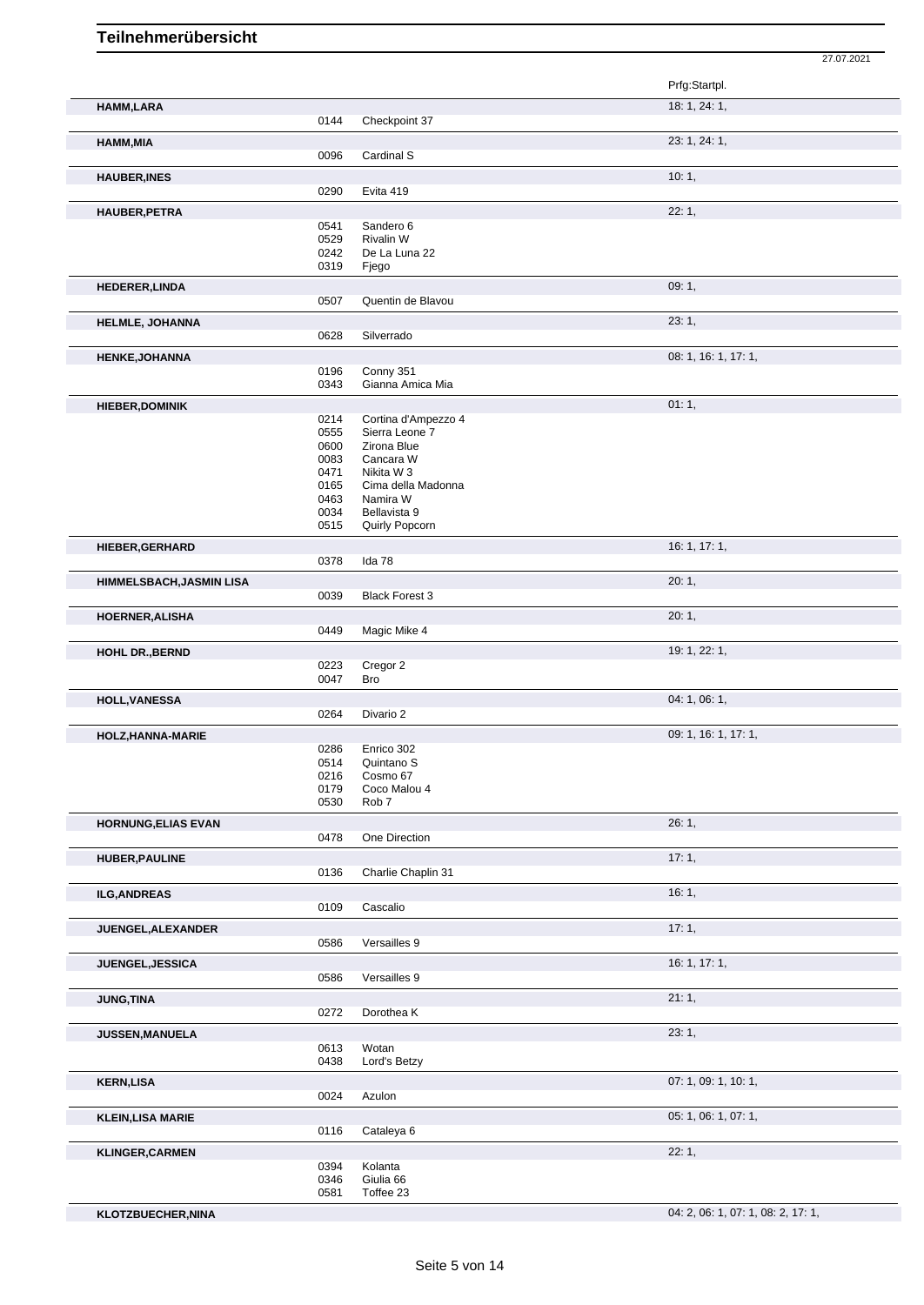Prfg:Startpl. 0073 Calle Blue 0139 Chassidy 0149 Cherisis 0150 Chestino **KNAUSS,HEYDWOLFF** 04: 1, 05: 1, 0228 Curly Sue 195 **KNOBEL,FELICITAS** 21: 1, 0184 Commander Kuno **KNORR,LEA** 20: 1, 0527 Rayon de soleil P **KOBER,VERA** 02: 1, 05: 1, 07: 1, 14: 1, 0569 Stalypso Blue<br>0464 Naomi 470 Naomi 470 **KOEGER,JULIA** 19: 1, 20: 1, Donna Isabella 11 **KOENIG, SVERJA** 24: 1, 24: 1, 24: 1, 24: 1, 24: 1, 24: 1, 24: 1, 24: 1, 24: 20 Runa ma belle **KOENIGER, THOMAS** 19: 1, 20: 1, 20: 1, 20: 1, 20: 1, 20: 1, 20: 1, 20: 1, 20: 1, 20: 1, 20: 1, 20: 1, 20: 1, 20: 1, 20: 1, 20: 1, 20: 2 Fleur Royal 2 **KOENINGER, PIA** 24: 1, 24: 1, 24: 1, 24: 1, 24: 1, 24: 2001 A Chocolate A Chocolate **KOETZEL,CHRISTIANE** 03: 1, 05: 1, 16: 1, 17: 1, 0213 Corofina 24<br>0022 Atlanta 562 0022 Atlanta 562<br>0153 Chilly Chote Chilly Chote **KOHLER,SELINA** 02: 1, 03: 1, 04: 1, 17: 1, 0320 Flarina 6 0335 Frechdachs 184<br>0210 Cornet's Chilli Va 0210 Cornet's Chilli Vanilli<br>0027 Ballycullane Bready Ballycullane Bready **KOHLER,SOPHIA** 03: 2, 08: 2, 16: 1, 17: 1, Stakkachin 0205 Cookie White 0072 Call me Paul 6 0258 Diamant de clé château **KONLE, HENRI** 10: 1, 12: 1, 0391 Kalif von Risum **KONLE,TRIXI** 02: 1, 03: 1, 04: 1, 05: 1, 06: 1, 08: 1, 16: 1, 17: 1, 0361 Grenzhoehes Cajus **KOWOL,FELICITAS** 04: 1, 07: 1, 16: 1, 17: 1, 0529 Rivalin W<br>0504 Quember Quemberly **KRAFT,JOSEFIN** 19: 1, 20: 1, 20: 1, 20: 1, 20: 253 Desnador Desnador **KREFT,WIEBKE MICHAELA** 19: 1, 22: 1, 0315 Fioretto von Lint<br>0307 Feodora NR Feodora NR **KREHER,NATALIE** 10: 1, 0259 Diamondo del Futuro **KREUTZER,LEIA 16: 1, 17: 1, 19: 1, 17: 1, 17: 1, 17: 1, 17: 1, 17: 1, 17: 1, 17: 1, 17: 1, 17: 1, 17: 1, 17: 1,** 0187 Con Chella W 0176 Cloud Number Seven SW<br>0554 Sid 54 Sid 54 0192 Conchetti 0332 Francisco Blue 0178 Cobalito **KRIEGER,MARLENE** 21: 1, 2007, 2008, 2008, 2008, 2008, 2008, 2008, 2008, 2008, 2008, 2008, 2008, 2008, 2008, 2008, 2008, 2008, 2008, 2008, 2008, 2008, 2008, 2008, 2008, 2008, 2008, 2008, 2008, 2008, 2008, 2008, 2008, 2008, 0296 Fantastischer Peter<br>0593 Willi Wunder Willi Wunder **KRIEGER,NADINE** 23: 1, 0603 Maily **KRIEGLER,KIM SELINA** 23: 1, 0440 Lottchen 36 **KRONMUELLER,ANTONIA** 10: 1, 13: 1, 21: 1, 21: 1, 20077 Calvin Klein 37 0077 Calvin Klein 37<br>0461 Moonwalker Vo Moonwalker Vd Ponderosahoeve **KRUCK,LENA EMILY** 20: 1, 0412 Lanci's Disco Checker **KUCHENBROD, HEIDI** 18: 1, 2002 **18: 1, 2003** 1, 2004 1, 2004 1, 2004 1, 2004 1, 2004 1, 2004 1, 2004 1, 2004 1, 2004 1, 2004 1, 2004 1, 2004 1, 2004 1, 2004 1, 2004 1, 2004 1, 2004 1, 2004 1, 2004 1, 2004 1, 2004 1, 2004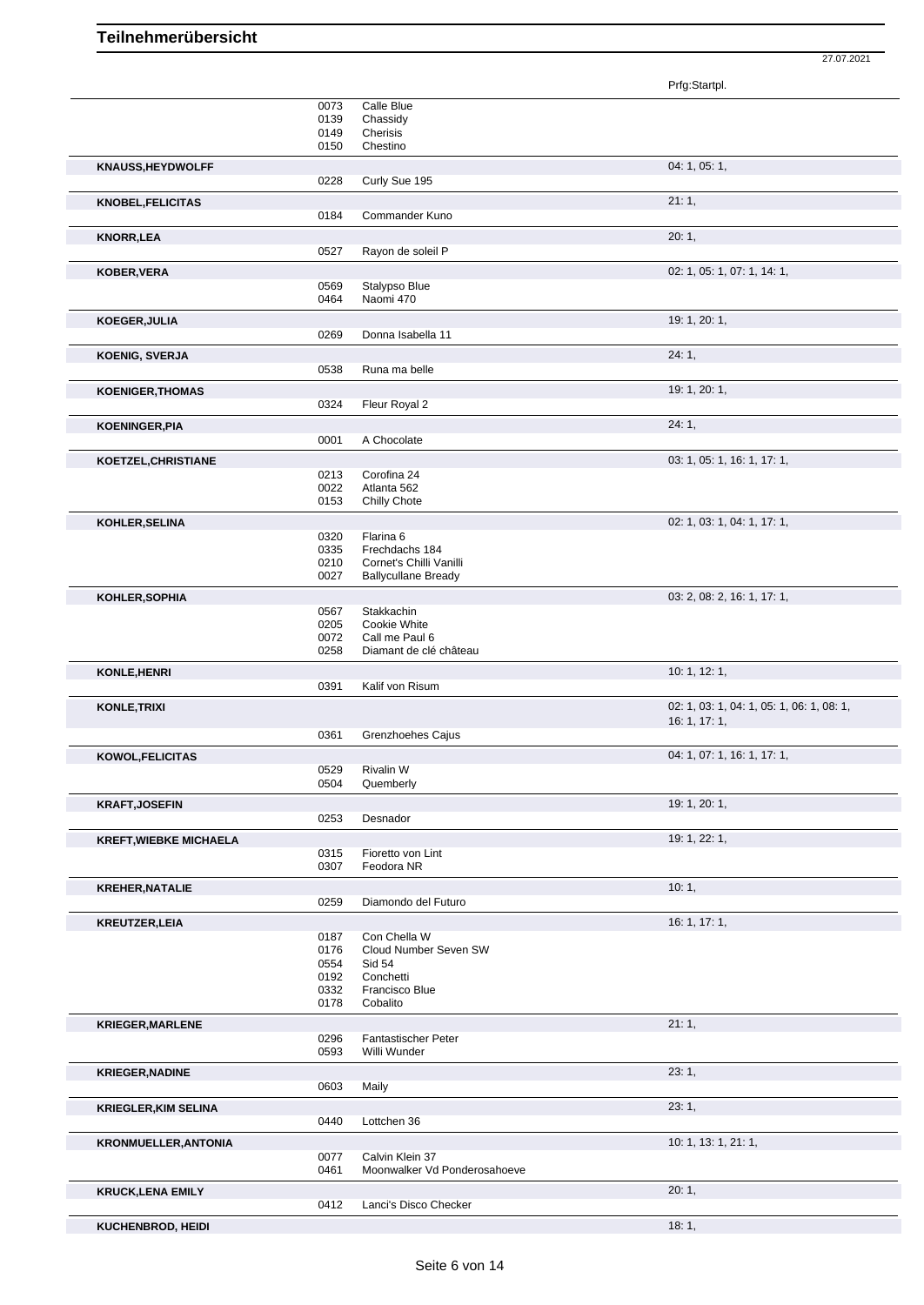|                              |              |                                   | Prfg:Startpl.                             |
|------------------------------|--------------|-----------------------------------|-------------------------------------------|
|                              | 0632         | Carlo 475                         |                                           |
|                              |              |                                   |                                           |
| KUEHNLE, SANDY               | 0357         | Gonzo VA                          | 19:2,                                     |
|                              | 0035         | <b>Bellini N</b>                  |                                           |
|                              | 0007         | Ain't He Awesome                  |                                           |
|                              | 0013         | Amaretto W                        |                                           |
| KUENZEL, EMILY               |              |                                   | 25:1,                                     |
|                              | 0627         | Fee                               |                                           |
| <b>KUENZEL, NELE</b>         |              |                                   | 24:1,                                     |
|                              | 0627         | Fee                               |                                           |
| KUENZEL, NICOLE              |              |                                   | 19: 1, 20: 1,                             |
|                              | 0309         | Feudale 12                        |                                           |
|                              |              |                                   |                                           |
| <b>KUHN, SINA</b>            | 0217         | Costa Casall                      | 07: 1, 09: 1,                             |
|                              |              |                                   |                                           |
| LAACK, SAMANTA               |              |                                   | 03: 1, 15: 1,                             |
|                              | 0617<br>0616 | <b>Comtess Ass</b><br>Coldanos RR |                                           |
|                              |              |                                   |                                           |
| LAIB, PIA                    |              |                                   | 07: 1, 09: 1,                             |
|                              | 0151<br>0060 | Chica Bay 4<br>Calida 88          |                                           |
|                              |              |                                   |                                           |
| LAIB, TANJA                  |              |                                   | 07: 1, 09: 1,                             |
|                              | 0151<br>0060 | Chica Bay 4<br>Calida 88          |                                           |
|                              | 0224         | Cristall B                        |                                           |
| LANDGRAF, CAROLIN            |              |                                   | 08: 1, 15: 1,                             |
|                              | 0358         | Good Vibes Only                   |                                           |
|                              |              |                                   |                                           |
| <b>LANGER, SABRINA</b>       |              |                                   | 07: 1, 09: 1, 10: 1,                      |
|                              | 0585<br>0472 | Van Tastica 2<br>Ninja 140        |                                           |
|                              |              |                                   |                                           |
| <b>LASSER, LENI-SOPHIE</b>   | 0630         | Bacardi                           | 23: 1, 24: 1,                             |
|                              |              |                                   |                                           |
| LEHR, KATHARINA              |              |                                   | 07: 1, 08: 1, 27: 1,                      |
|                              | 0201<br>0066 | Contana 12<br>Calista 67          |                                           |
|                              |              |                                   |                                           |
| <b>LEIDIG, ANNA</b>          |              |                                   | : 0,                                      |
|                              | 0278<br>0619 | Dunja 981<br>Finesse 342          |                                           |
|                              |              |                                   |                                           |
| LEONHARDT, SABRINA           | 0198         | Constantin 62                     | 18:1,                                     |
|                              |              |                                   |                                           |
| LEUTELT, NATALIE             |              |                                   | 10: 1, 12: 1, 18: 1,                      |
|                              | 0105         | Casalitoo                         |                                           |
| LIEB, LENA                   |              |                                   | 11:1,                                     |
|                              | 0032<br>0221 | Be Pezi<br>Covergirl 16           |                                           |
|                              | 0508         | Quid pro quo 4                    |                                           |
|                              | 0392         | Kevin Cool                        |                                           |
|                              | 0408         | Lady Gaga 48                      |                                           |
| LIEPERT, EMMA                |              |                                   | 26:1,                                     |
|                              |              |                                   |                                           |
| LINDER, SOPHIE               |              |                                   | 02: 1, 03: 1, 05: 1, 06: 1, 07: 1, 14: 1, |
|                              |              |                                   | 15: 1, 16: 1,                             |
|                              | 0409         | Lady Lordanos 3                   |                                           |
|                              | 0245         | Deesse de Rueire                  |                                           |
| LINK, ANNIKA                 |              |                                   | 01: 1, 02: 2, 03: 1, 05: 1, 06: 2, 08: 2, |
|                              |              |                                   | 14: 2, 16: 2, 17: 2,                      |
|                              | 0328<br>0207 | For Player<br>Coral 13            |                                           |
|                              | 0398         | La Coruna S                       |                                           |
|                              | 0300         | Fayance 3                         |                                           |
|                              | 0068         | Call me Cornet                    |                                           |
|                              | 0177         | Coachella S                       |                                           |
| LINZ, AMELIE                 |              |                                   | 08:1,                                     |
|                              | 0531         | Rodoryke                          |                                           |
| LOBER-BAUDERMANN, MARGIT     |              |                                   | 19: 1, 22: 1,                             |
|                              | 0010         | Alena 50                          |                                           |
|                              | 0597         | Zakando                           |                                           |
| <b>LUTZ, NICOLE</b>          |              |                                   | 21: 1, 23: 1,                             |
|                              | 0462         | Nacrostar                         |                                           |
| <b>MAERSCH, MAXINE MARIE</b> |              |                                   | 23: 1, 24: 1,                             |
|                              |              |                                   |                                           |

Runa ma belle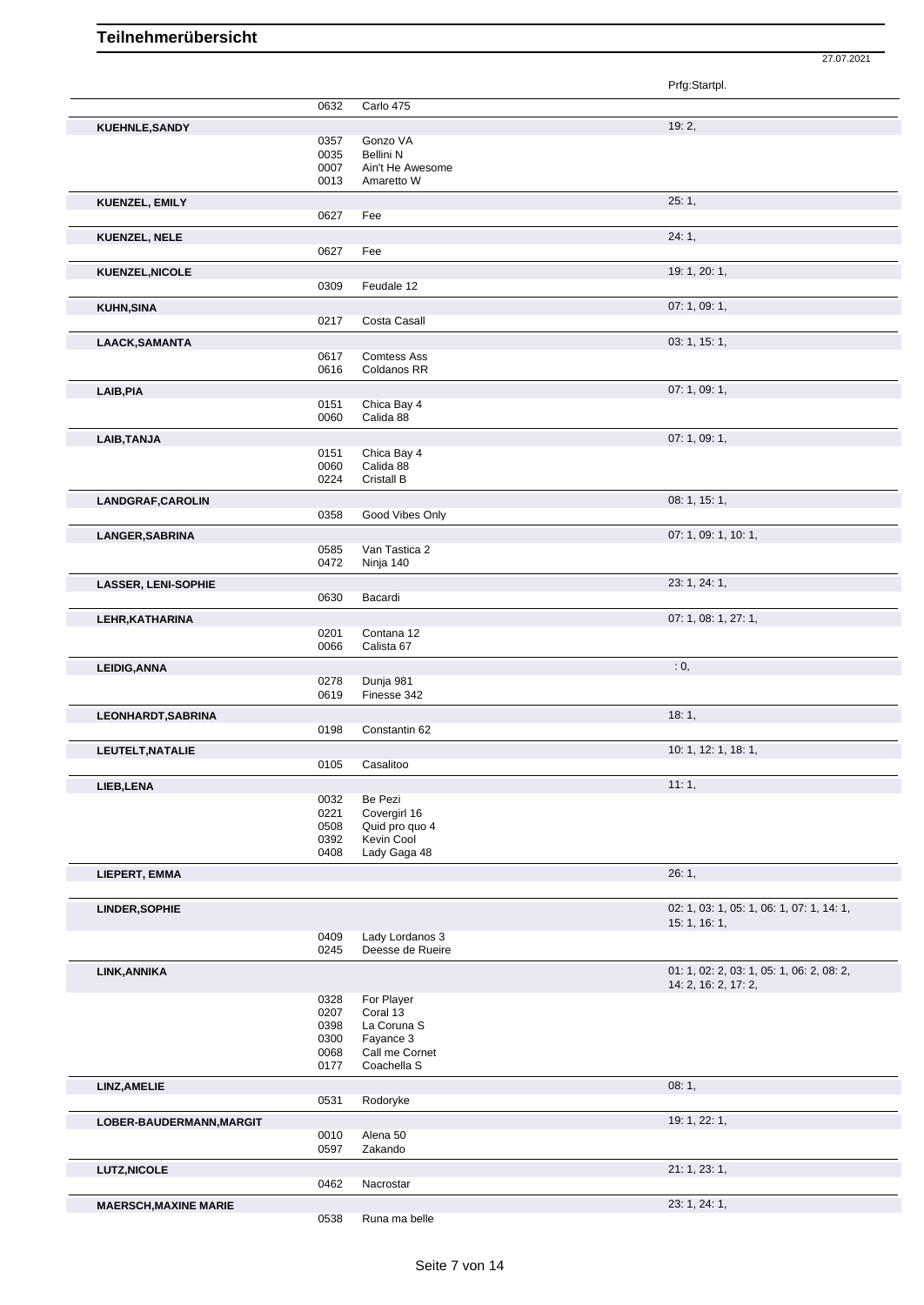|                            |              |                                    | Prfg:Startpl.                      |
|----------------------------|--------------|------------------------------------|------------------------------------|
|                            | 0265         | Dolcetti                           |                                    |
| <b>MAI, JULIA</b>          |              |                                    | 10: 1, 19: 1, 20: 1,               |
|                            | 0261         | Die Heidi von Marie-Luise          |                                    |
|                            | 0498         | Quantasie R                        |                                    |
| <b>MAIER, HELEN</b>        |              |                                    | 19:1,                              |
|                            | 0523         | Raccardo                           |                                    |
|                            | 0562         | Smilla 110                         |                                    |
| <b>MAIER, JULIA</b>        |              |                                    | 23:1,                              |
|                            | 0366         | Hamamelis FHS                      |                                    |
| <b>MAIER, MADELEINE</b>    |              |                                    | 18:1,                              |
|                            | 0341         | Genial S 3                         |                                    |
|                            | 0254         | Destina della vita                 |                                    |
| <b>MAIER, MAREN</b>        |              |                                    | 04: 1, 08: 1, 21: 1,               |
|                            | 0229         | <b>Cute Sorrel B</b>               |                                    |
|                            |              |                                    | 12: 2, 18: 2,                      |
| <b>MAIER, MAXIE LUISE</b>  | 0436         | Lorbas 281                         |                                    |
|                            | 0427         | Let's go 117                       |                                    |
|                            | 0051         | C'est la vie 162                   |                                    |
|                            | 0483         | Pauline 433                        |                                    |
| <b>MAIER, SOPHIE</b>       |              |                                    | : 0,                               |
|                            | 0460         | Momo Deluxe                        |                                    |
| <b>MAIER, THOMAS</b>       |              |                                    | 27:1,                              |
|                            | 0158         | Chow M                             |                                    |
|                            |              |                                    | 22:1,                              |
| <b>MAYER, JOHANNES</b>     | 0271         | Dorle M                            |                                    |
|                            |              |                                    |                                    |
| <b>MAYER, MONA</b>         |              |                                    | 10:1,                              |
|                            | 0396         | La Andara                          |                                    |
| <b>MAYER, RAMONA</b>       |              |                                    | 20:1,                              |
|                            |              |                                    |                                    |
| <b>MEIER, EILEEN</b>       |              |                                    | 15: 1, 17: 1, 27: 1,               |
|                            | 0596         | Wywacetta                          |                                    |
|                            | 0308         | Ferris K 3                         |                                    |
|                            | 0002         | Aaron 424                          |                                    |
| <b>MELES, FELICITAS</b>    |              |                                    | 23:1,                              |
|                            | 0251         | Desi 30                            |                                    |
| <b>MERZ, VANESSA</b>       |              |                                    | 21: 1, 22: 1,                      |
|                            | 0014         | Amber 143                          |                                    |
| <b>MUCKLE, TANITA</b>      |              |                                    | 11: 2, 12: 2,                      |
|                            | 0110         | Casera                             |                                    |
|                            | 0203         | Contra B                           |                                    |
|                            | 0448         | Mad Max 86                         |                                    |
| MUELLER, HANNAH KATHARINA  |              |                                    | 02: 2, 03: 2, 05: 2,               |
|                            | 0098<br>0367 | Carina 556<br>Happy 175            |                                    |
|                            |              |                                    |                                    |
| <b>MUELLER, KLAUS</b>      |              |                                    | 16:1, 17:1,                        |
|                            | 0590         | Vivanti 2                          |                                    |
| <b>MUELLER, MARIAN</b>     |              |                                    | 03: 2, 15: 2, 16: 2, 17: 1, 27: 2, |
|                            | 0318<br>0011 | Five to get ready                  |                                    |
|                            | 0076         | Alexa 438<br>Calou du Rouet        |                                    |
|                            | 0374         | Holde Maid RF                      |                                    |
|                            | 0557         | <b>Silver Credit</b>               |                                    |
|                            | 0389         | Kaiseradel 3                       |                                    |
|                            | 0056         | Cailean                            |                                    |
|                            | 0166<br>0064 | Cimone<br>Caligraf                 |                                    |
|                            | 0561         | SMA Can fly's Boy                  |                                    |
|                            | 0127         | Caytona <sub>S</sub>               |                                    |
|                            | 0111         | Cashjew 3                          |                                    |
|                            | 0038         | <b>Big Banholzer</b>               |                                    |
|                            | 0455<br>0167 | Merino van de Achterhoek<br>Cino H |                                    |
|                            | 0146         | Chendaya West                      |                                    |
|                            | 0445         | Luciano van't Elzenhout            |                                    |
|                            | 0465         | Navaro HNS                         |                                    |
| <b>MUELLER, MELANIE</b>    |              |                                    | 09: 1, 14: 1,                      |
|                            | 0403         | La Queena                          |                                    |
|                            |              |                                    | 02: 1, 06: 1, 07: 1,               |
| MUELLER-MORGENTHAL, MARION | 0551         | Sentimento                         |                                    |
|                            | 0407         | Lady Gaga 20                       |                                    |
| <b>MUENCH,LEONIE</b>       |              |                                    | 09: 1, 10: 1, 19: 1,               |
|                            |              |                                    |                                    |

Fiorento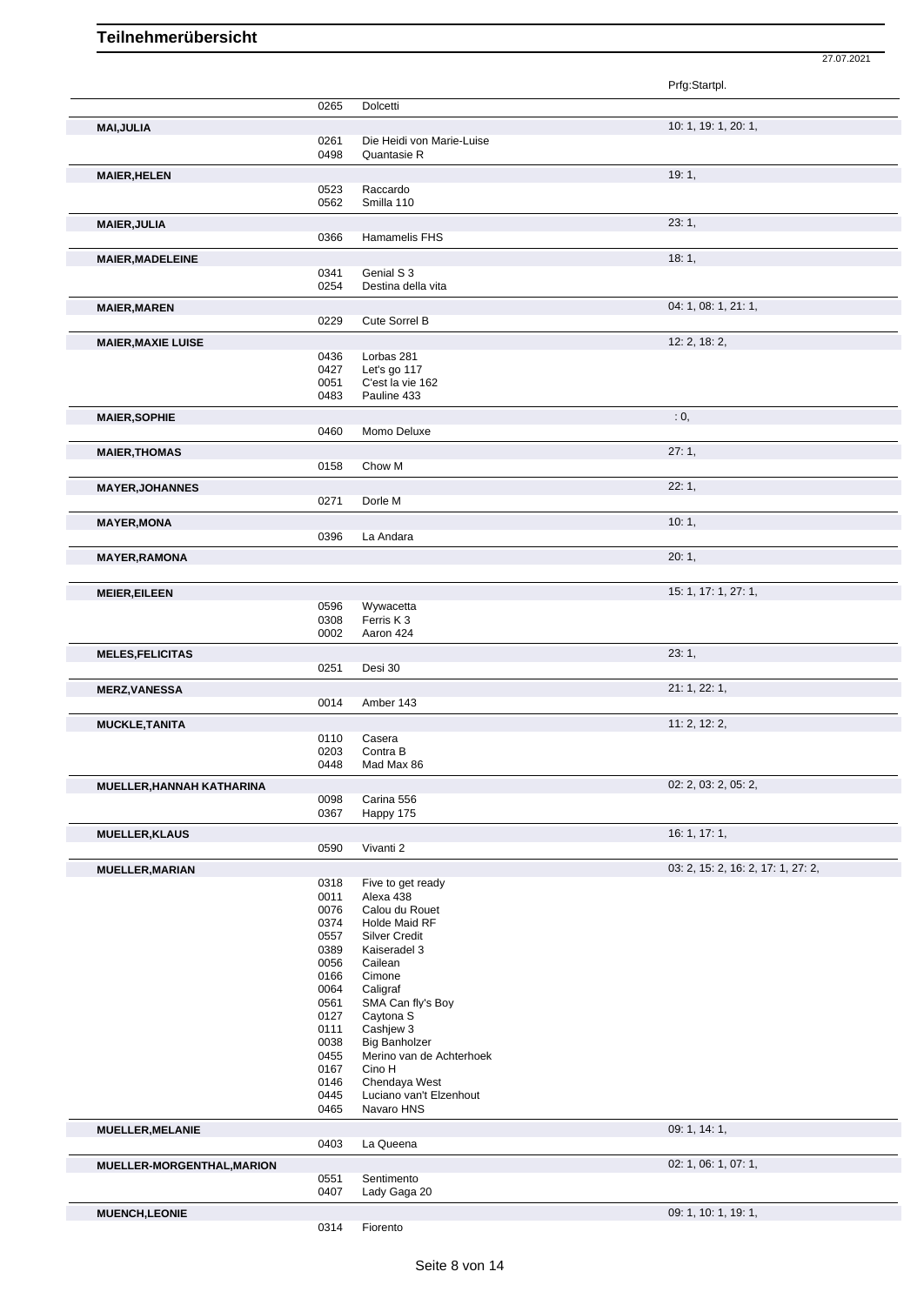|                                     |              |                                 | 27.07.2021                  |
|-------------------------------------|--------------|---------------------------------|-----------------------------|
|                                     |              |                                 | Prfg:Startpl.               |
|                                     | 0082         | Cancador                        |                             |
|                                     |              |                                 |                             |
| <b>MUERDTER, CELINE</b>             | 0485         | Pegaso Melloni                  | 05: 1, 06: 1,               |
| MURAUER, LAURA                      |              |                                 | 08:2,                       |
|                                     | 0061         | Calida P                        |                             |
|                                     | 0181         | Cola M                          |                             |
| MUTSCHLER, SABRINA                  |              |                                 | 08:1,                       |
|                                     | 0230         | Cutie Pie 3                     |                             |
| <b>MUTSCHLER, SELINA</b>            | 0054         | Cadeau du Ciel 14               | 09: 1, 10: 1,               |
|                                     |              |                                 |                             |
| NEFZER, REGINA                      | 0331         | Found a Star                    | 19:1,                       |
| NEUMEISTER, MAXIMILIAN              |              |                                 | 04: 2, 06: 2, 07: 1,        |
|                                     | 0521         | Quox                            |                             |
|                                     | 0369         | Hastor                          |                             |
| NIEMEYER, VALENTINA                 |              |                                 | 08:1,                       |
|                                     | 0222         | Cracker Joe 2                   |                             |
| NUDING, HANNA                       |              |                                 | 23:1,                       |
|                                     | 0399         | La Lina B                       |                             |
| <b>OCKERT, ANNA</b>                 | 0513         | Quintano B                      | 24:1,                       |
|                                     |              |                                 | 09:1,                       |
| <b>ORTNER-FLEISCHMANN, ESTHER M</b> | 0046         | Brad Pitt 2                     |                             |
| <b>ORTWEIN, CHANTAL CELINE</b>      |              |                                 | 10:1,                       |
|                                     | 0193         | Conchita 129                    |                             |
| OSTERMANN, SELINA                   |              |                                 | 07:1, 11:1,                 |
|                                     | 0459         | Mister Quincy R                 |                             |
| <b>PECH,LEANDER</b>                 |              |                                 | 07:1, 11:2,                 |
|                                     | 0190<br>0302 | Conaro 3<br><b>FBW Quobelix</b> |                             |
| PECH, REBECCA                       |              |                                 | 06: 2, 07: 1,               |
|                                     | 0021         | Athabasca T                     |                             |
|                                     | 0190         | Conaro 3                        |                             |
|                                     | 0302         | <b>FBW Quobelix</b>             |                             |
| PFEIFER, SARAH                      | 0601         | Zmoothie-Lou                    | 08: 1, 17: 1,               |
|                                     | 0250         | Derby FBH                       |                             |
| PFIZENMAIER, MELINA                 |              |                                 | 09:1,                       |
|                                     |              | 0405 Lacandor 4                 |                             |
| PFLEIDERER, ANNIKA                  |              |                                 | 18:1,                       |
|                                     | 0608         | Kalina                          |                             |
| PFLEIDERER, HANNES                  | 0609         | Calvados                        | 18: 1, 24: 1,               |
|                                     |              |                                 |                             |
| <b>PSCHEIDL, KRISTIN</b>            | 0575         | Sweet Saphira                   | 04: 1, 07: 1,               |
| <b>RAMOS LUNA, MANUEL JESUS</b>     |              |                                 | 09: 1, 11: 1, 16: 1, 17: 1, |
|                                     | 0492         | Planter's Punch H               |                             |
|                                     | 0494         | Prince Charming 21              |                             |
|                                     | 0525         | Rania AA                        |                             |
| RAU,LISA-MARIE                      | 0028         | Balousando 3                    | 22:1,                       |
|                                     |              |                                 | 21:1,                       |
| RAUH, JULE                          | 0484         | Pearcy Jackson                  |                             |
| RAUNER, KATJA                       |              |                                 | 02: 1, 03: 1, 06: 1,        |
|                                     | 0208         | Coralie 35                      |                             |
| <b>RECHNER, AVA</b>                 |              |                                 | 24:1,                       |
|                                     |              |                                 |                             |
| RECHTENBACHER-LASSER, ANJA          |              |                                 | 19:1,                       |
|                                     | 0313         | Fine Finesse R                  |                             |
| <b>REDER, CORINNA</b>               |              |                                 | : 0,                        |
|                                     | 0119         | Catch the Spirit                |                             |
| <b>REES, LUISA</b>                  | 0559         | Sir Smart 2                     | 23:1,                       |
|                                     |              |                                 | 06: 1, 07: 2,               |
| <b>REIN, MIRIAM</b>                 | 0404         | La-ChaccaBlue                   |                             |
|                                     | 0100         | Carl Cox                        |                             |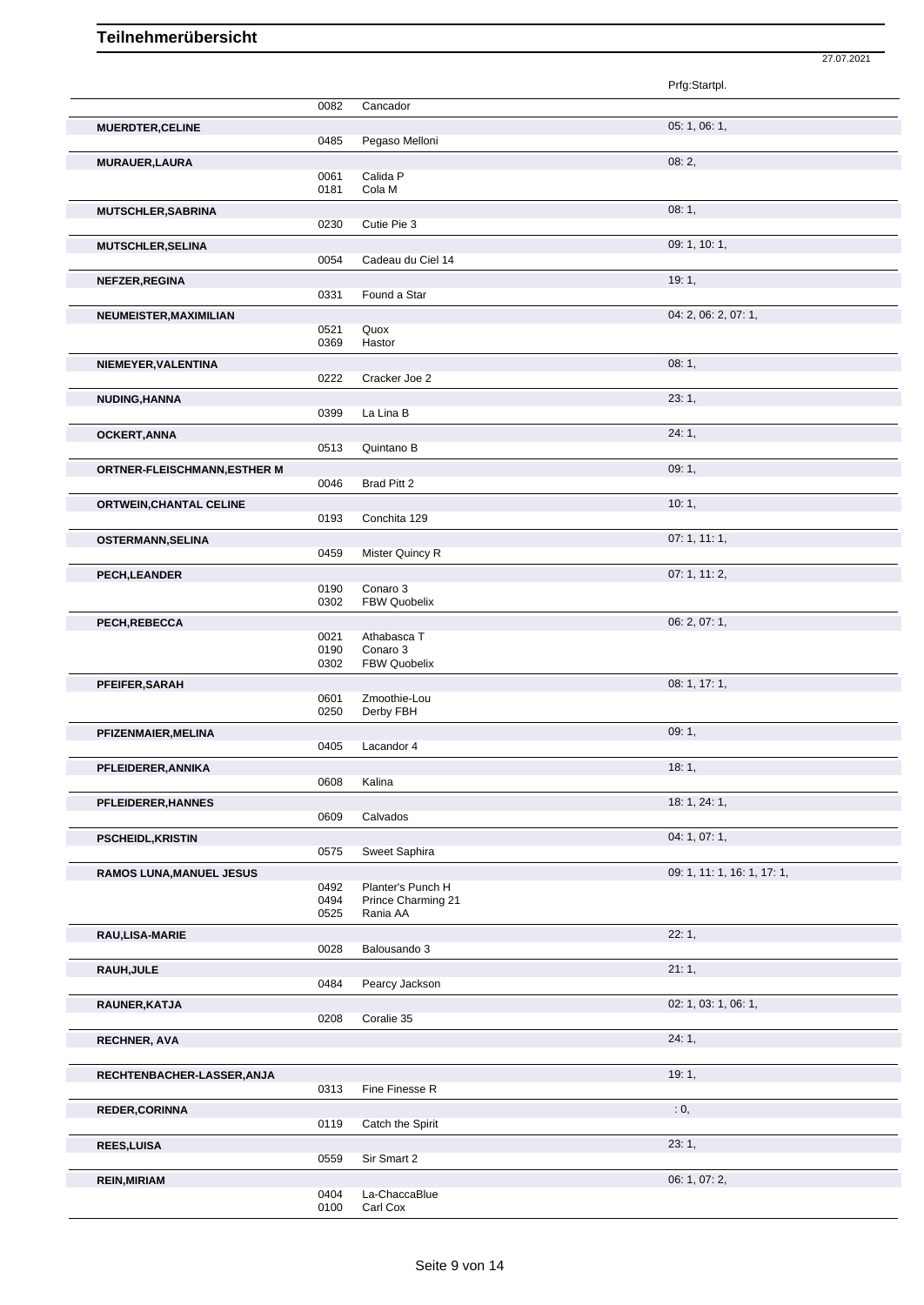|                                |              |                                      | 27.07.2021                                |
|--------------------------------|--------------|--------------------------------------|-------------------------------------------|
|                                |              |                                      | Prfg:Startpl.                             |
| REINHARDT, BELLA               |              |                                      | 26:1,                                     |
|                                | 0611         | Jessica                              | 23:1,                                     |
| <b>RENSCHLER, SOPHIA</b>       |              |                                      |                                           |
| RETTENMEIER, ANNA              |              |                                      | 18:1,                                     |
| RETTENMEIER, LINA              |              |                                      | 24:1,                                     |
|                                | 0078         | Calypso 351                          |                                           |
| <b>RETTENMEIER, MARIE</b>      | 0451         | Mallefitz 3                          | 21: 1, 23: 1,                             |
| <b>RETTENMEIER, NELE</b>       |              |                                      | 21:1,                                     |
|                                | 0078         | Calypso 351                          |                                           |
| <b>RETTENMEIER, SOPHIE</b>     |              |                                      | 21: 1, 22: 1,                             |
|                                | 0451<br>0295 | Mallefitz 3<br>Fantastic Surprise HJ |                                           |
|                                | 0147         | Chepetta HJ                          |                                           |
| RETZBACH, SABRINA              |              |                                      | : 0,                                      |
|                                | 0622         | Zorro                                |                                           |
| RIEGGER, ANJA                  |              | Schmusepuppe RW                      | 19:2,                                     |
|                                | 0547<br>0550 | Seabiscuit RW                        |                                           |
|                                | 0498         | Quantasie R                          |                                           |
| <b>SAILER, LAURA</b>           |              | Straviata                            | 02: 1, 03: 1, 05: 1, 07: 1,               |
|                                | 0573<br>0468 | Nea's Seven K                        |                                           |
|                                | 0466         | Nea's Carola                         |                                           |
|                                | 0352         | Gogo Fiona                           |                                           |
|                                | 0467<br>0125 | Nea's Chance<br>Cayman S 3           |                                           |
|                                | 0353         | Gogo Zara                            |                                           |
| <b>SAILER, LILIAN</b>          |              |                                      | 03: 1, 05: 1, 06: 1, 07: 1, 08: 2,        |
|                                | 0573         | Straviata                            |                                           |
|                                | 0468<br>0466 | Nea's Seven K<br>Nea's Carola        |                                           |
|                                | 0352         | Gogo Fiona                           |                                           |
|                                | 0467         | Nea's Chance                         |                                           |
| <b>SAUR, AMY</b>               | 0103         | Carlsson 90                          | 22:1,                                     |
|                                |              |                                      |                                           |
| SCHAAF, CASSANDRA              | 0260         | Didgeridoo 22                        | 20:1,                                     |
| SCHAEFFER, FRANZISKA           |              |                                      | 21:1,                                     |
|                                | 0438         | Lord's Betzy                         |                                           |
| <b>SCHARPF-MACK,STEFANIE</b>   |              |                                      | 02: 1, 06: 2, 08: 2,                      |
|                                | 0070         | Call me Jack                         |                                           |
|                                | 0501<br>0067 | Queen Anne's Lace<br>Call me Alan S  |                                           |
|                                | 0510         | Quiet Passion                        |                                           |
|                                | 0475         | Nymoghen van ter Royen               |                                           |
|                                | 0037         | Betty Barclay 20                     |                                           |
| <b>SCHEFFLER, NICOLE</b>       | 0402         | La Prima Donna De Luxe               | 09: 2, 14: 1,                             |
|                                | 0502         | Queen Laura                          |                                           |
| <b>SCHIERLE, LUZIE</b>         |              |                                      | 09:1,                                     |
|                                | 0030         | Bandura H                            |                                           |
| <b>SCHILLER, RIKE MARIE</b>    |              |                                      | 04: 1, 08: 1, 09: 1,                      |
|                                | 0122<br>0036 | Cayenne Blue<br>Bellissima 44        |                                           |
| <b>SCHILLING, MARIE-THERES</b> |              |                                      | 04: 1, 05: 1, 07: 1, 08: 1,               |
|                                | 0012         | Amadeus 895                          |                                           |
| <b>SCHIPS, EMMA</b>            |              |                                      | 25: 1, 26: 1,                             |
|                                | 0276         | Dropsy                               |                                           |
| <b>SCHIPS, ROMY</b>            |              |                                      | 24: 1, 25: 1,                             |
|                                | 0276         | Dropsy                               |                                           |
| <b>SCHIPS, SONJA</b>           |              |                                      | 20:1,                                     |
|                                | 0558         | Sir Santini                          |                                           |
| <b>SCHLACHTER, SIMON</b>       | 0135         | Charité                              | 01: 1, 02: 1, 03: 2, 06: 1, 15: 1, 16: 1, |
|                                | 0121         | Catokia 12                           |                                           |
|                                | 0364         | H.S. Corporate Identity              |                                           |
| <b>SCHLECHT, JASMIN</b>        |              |                                      | 10:1,                                     |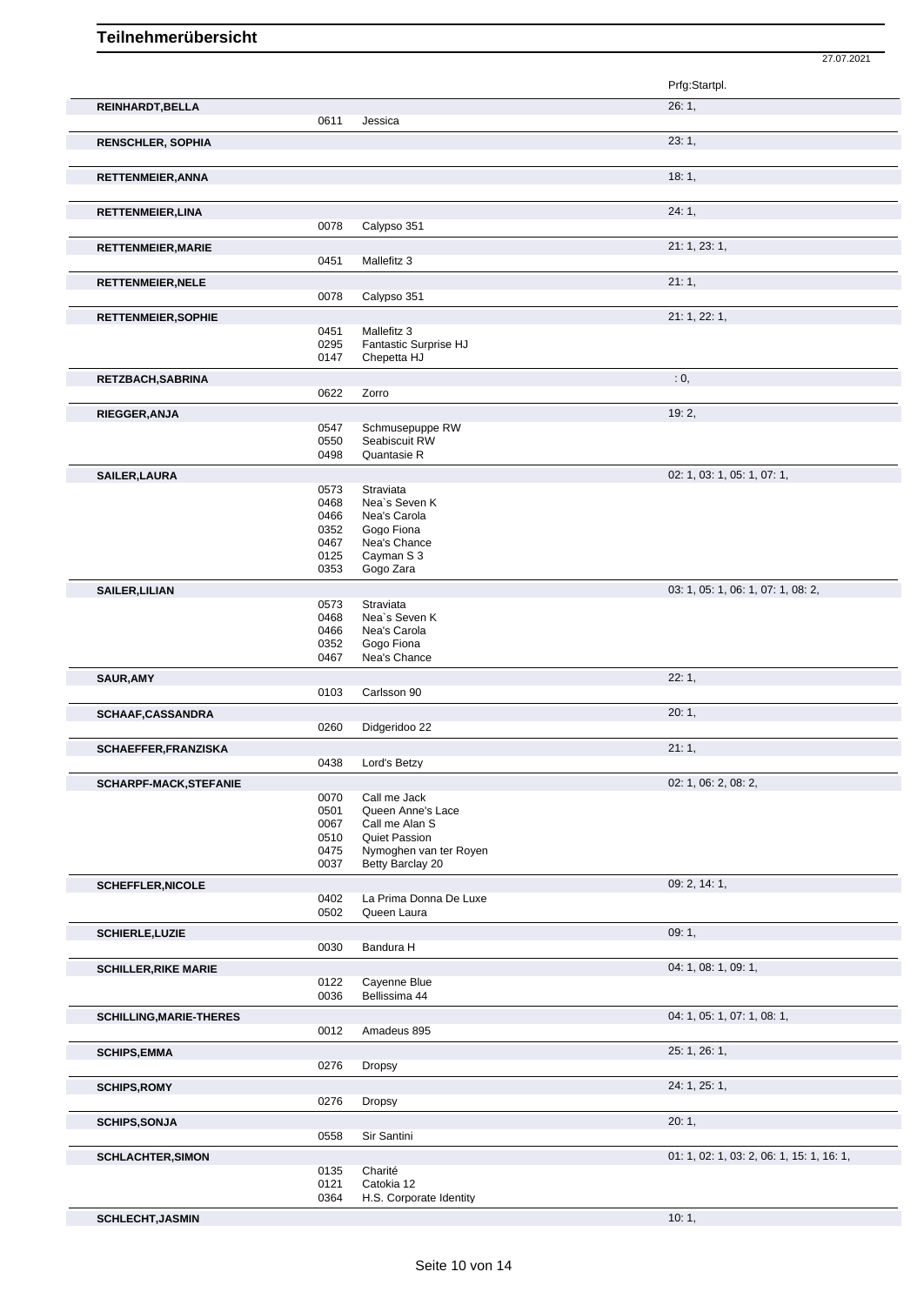|                                  |              |                                    | Prfg:Startpl.                             |
|----------------------------------|--------------|------------------------------------|-------------------------------------------|
|                                  | 0356         | Goldtaler 7                        |                                           |
|                                  |              |                                    |                                           |
| SCHMAUDER, JULIA-SARINA          |              |                                    | 19:1,                                     |
|                                  | 0537         | Rubin Rubicello                    |                                           |
| <b>SCHMID, ANJA</b>              |              |                                    | 20: 1, 21: 1,                             |
|                                  | 0533         | Royal Runa                         |                                           |
| <b>SCHMIDT, LARA</b>             |              |                                    | 25:1,                                     |
|                                  |              |                                    |                                           |
| <b>SCHMIDT, JENNY</b>            |              |                                    | : 0,                                      |
|                                  | 0340         | Galileo B                          |                                           |
| <b>SCHMUCK,EDWIN</b>             |              |                                    | 01: 2, 02: 2, 03: 2, 05: 2, 06: 2, 15: 2, |
|                                  | 0453         | Maxima du Rouet                    | 16: 2, 17: 2,                             |
|                                  | 0200         | Contagobet                         |                                           |
|                                  | 0512         | Quintana 68                        |                                           |
|                                  | 0211         | Cornet's Matcho R                  |                                           |
|                                  | 0106         | Casall 17                          |                                           |
|                                  | 0154         | Chilly Milly 3                     |                                           |
|                                  | 0118         | Catalou                            |                                           |
|                                  | 0375         | Houston 24                         |                                           |
|                                  | 0371         | <b>HB Carlo</b><br>Jessie LH       |                                           |
|                                  | 0383         |                                    |                                           |
| SCHNALZGER, JANA                 |              |                                    | 06: 1, 08: 1,                             |
|                                  | 0444<br>0008 | Luciano 272<br>Air Cornet          |                                           |
|                                  |              |                                    | 09:1,                                     |
| SCHNEIDER, CHRISTOPH             | 0239         | David 175                          |                                           |
|                                  | 0223         | Cregor 2                           |                                           |
|                                  | 0047         | <b>Bro</b>                         |                                           |
| <b>SCHNEIDER, DANA ROMINA</b>    |              |                                    | 21: 1, 22: 1,                             |
|                                  | 0310         | Fey E                              |                                           |
| <b>SCHNEIDER, ISABEL</b>         |              |                                    | 05: 1, 14: 2,                             |
|                                  | 0084         | Cancun W                           |                                           |
|                                  | 0083         | Cancara W                          |                                           |
|                                  | 0471         | Nikita W 3                         |                                           |
|                                  | 0463         | Namira W                           |                                           |
| <b>SCHOCH, FABIENNE</b>          |              |                                    | 07: 1, 09: 1, 21: 1,                      |
|                                  | 0416         | Last Pako                          |                                           |
| <b>SCHOEN, STEPHANIE</b>         |              |                                    | 22:1,                                     |
|                                  | 0454         | Meisterwerk                        |                                           |
| SCHOENKNECHT, MARLENE            |              |                                    | 25:1,                                     |
|                                  | 0607         | mickey                             |                                           |
| <b>SCHOLTYSEK, JESSICA</b>       |              |                                    | 26: 1,                                    |
|                                  |              |                                    |                                           |
| <b>SCHRECKENHOEFER, NATHALIE</b> |              |                                    | 09:1,                                     |
|                                  | 0151         | Chica Bay 4                        |                                           |
|                                  | 0060         | Calida 88                          |                                           |
|                                  | 0224         | Cristall B                         |                                           |
| SCHROEFEL, CHARLOTTE             |              |                                    | 09: 1, 10: 1,                             |
|                                  | 0172         | Classic Touch 26                   |                                           |
| <b>SCHROEFEL, JOHANNA</b>        |              |                                    | 04: 1, 06: 1, 07: 1, 14: 1, 16: 1,        |
|                                  | 0289         | Escada 228                         |                                           |
|                                  | 0236         | Darcia 3                           |                                           |
| <b>SCHUELER, SUSANNE</b>         |              |                                    | 03: 1, 05: 1,                             |
|                                  | 0079         | Camira M                           |                                           |
| <b>SCHUERLE,LAURA</b>            |              |                                    | 07: 1, 09: 1, 10: 1,                      |
|                                  | 0128         | Cayvano                            |                                           |
| <b>SCHUSTER, CHRISTINA</b>       |              |                                    | 20:1,                                     |
|                                  | 0390         | Kaisercool 2                       |                                           |
|                                  | 0234         | Damaris 31                         |                                           |
|                                  | 0430         | Lisa 1338                          |                                           |
| <b>SCHWAB, LAURA MARIE</b>       |              |                                    | 02: 1, 03: 1, 06: 1, 07: 1, 08: 1,        |
|                                  | 0345         | Giulia 61                          |                                           |
|                                  | 0376         | Hui Buh RL                         |                                           |
| <b>SCHWEIZER, CARLA</b>          |              |                                    | 02: 1, 03: 2, 04: 2, 08: 1,               |
|                                  | 0393<br>0055 | King's Amazing Bella<br>Caesar 395 |                                           |
|                                  | 0377         | Icarus Z                           |                                           |
|                                  | 0482         | Party de Kaluri                    |                                           |

Party de Kaluri

 Quite a Big Star van't Huka V Power DK

**SKOBOWSKY, HANNA** 18: 1, 23: 1,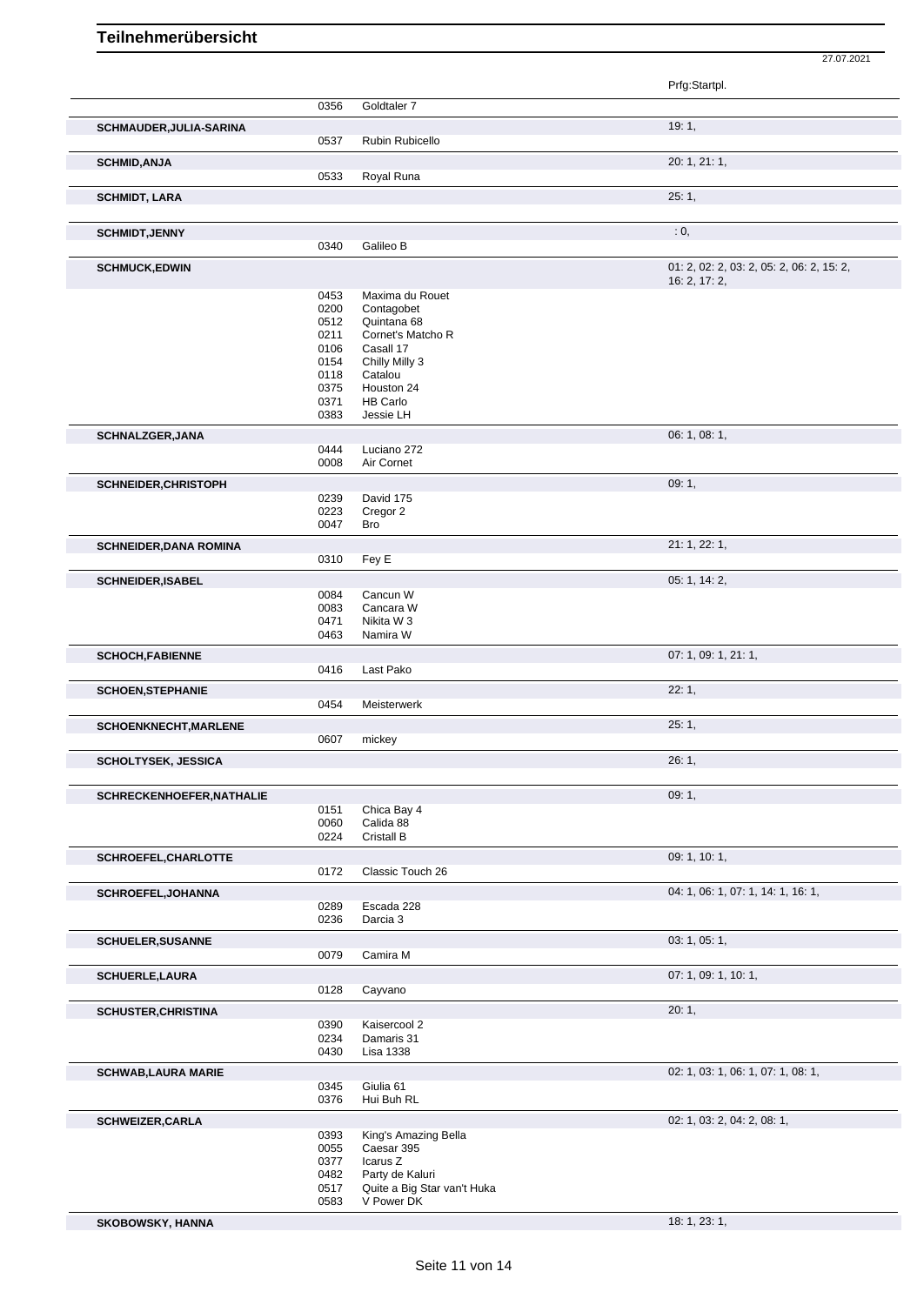|                                |              |                           | 23: 1, 25: 1,                      |
|--------------------------------|--------------|---------------------------|------------------------------------|
| <b>SPAETH,LISA</b>             | 0363         | Gründleinshofs Paparazzi  |                                    |
|                                |              |                           |                                    |
| <b>SPINDLER, NELE</b>          | 0075         | Calli 18                  | 07: 1, 08: 1, 15: 1, 16: 1,        |
|                                | 0373         | Hermine 138               |                                    |
| SPORKERT, ANNA-KATHARINA       |              |                           | 22:1,                              |
|                                | 0351         | Glücksklee 5              |                                    |
|                                | 0349         | Glücksbärchen             |                                    |
|                                | 0170         | Clara 198                 |                                    |
| <b>STEEB, MICHAEL</b>          |              |                           | 06: 1, 07: 1,                      |
|                                | 0131         | Celina 173                |                                    |
| <b>STEGMEIER, LILLY</b>        |              |                           | 10: 1, 18: 1,                      |
|                                | 0355         | Goldena 3                 |                                    |
| STIRNER, ANNA                  |              |                           | 10: 1, 20: 1, 21: 1,               |
|                                | 0197         | Conspirito's Champ        |                                    |
| <b>STIRNER, ROMY</b>           |              |                           | 18:1,                              |
|                                | 0231         | Cyrenaika 18              |                                    |
| <b>STOCK,LEONIE JOSEFINE</b>   |              |                           | 10:1,                              |
|                                | 0020         | Asti Cinzano HJB          |                                    |
| STOELZLE,FEE                   |              |                           | 10:1,                              |
|                                | 0499         | Quattro Gold 2            |                                    |
|                                |              |                           | 23:1,                              |
| <b>STRAETZ, MARTIN</b>         |              |                           |                                    |
|                                |              |                           | 19: 1, 20: 1,                      |
| <b>TAEGER, MELANIE</b>         | 0243         | De Nira 14                |                                    |
|                                | 0552         | Serendipity T             |                                    |
|                                | 0333         | Fräulein Felicity T       |                                    |
| <b>TAEGER, SVEA MARLEN</b>     |              |                           | 10: 1, 21: 1, 23: 1,               |
|                                | 0243         | De Nira 14                |                                    |
|                                | 0552         | Serendipity T             |                                    |
| <b>TAENZER, HANNAH SOPHIE</b>  |              |                           | 21:1,                              |
|                                | 0553         | Serpico's Carlo           |                                    |
|                                | 0085         | Cannonball 14             |                                    |
| TROST, SARAH                   |              |                           | 20: 1, 21: 1,                      |
|                                | 0589         | Violina's Melody          |                                    |
| <b>TUERK, SINA</b>             |              |                           | 07:2,08:1,                         |
|                                | 0058         | Cajano 4                  |                                    |
|                                | 0288         | Erna 57                   |                                    |
| <b>UHL, ANTONIA</b>            |              |                           | 10: 1, 12: 1,                      |
|                                | 0040         | Bobolino 3                |                                    |
| ULITH, LAURA                   |              |                           | 10: 1, 12: 1,                      |
|                                | 0185         | Comming Home              |                                    |
| ULRICH, KIM KATHARINA          |              |                           | 04: 1, 05: 1, 06: 1, 07: 1, 08: 1, |
|                                | 0050         | Burberys du val Fleuri Z  |                                    |
| <b>UNGER, FRIEDRICH VON</b>    |              |                           | 06:1,                              |
|                                | 0614         | Bonita 426                |                                    |
|                                | 0615         | Lord Lupo 7               |                                    |
| UNSELD, LIANA                  |              |                           | 23:1,                              |
|                                | 0606         | Salitos                   |                                    |
| <b>VAAS,LINDA</b>              |              |                           | 18:1,                              |
|                                | 0568         | Stakkotino                |                                    |
| <b>VAAS, MONA</b>              |              |                           | 10:1,                              |
|                                | 0568         | Stakkotino                |                                    |
| <b>VOGELBACHER, JENNIFER</b>   |              |                           | 10:2,                              |
|                                | 0431<br>0505 | Little Luna 10<br>Quena 4 |                                    |
|                                |              |                           |                                    |
| <b>VOGT, ANIKA</b>             |              |                           | 22:1,                              |
|                                | 0524         | Ramba Zamba 25            |                                    |
| <b>VOLTENAUER, MARIE-LUISE</b> |              |                           | 25:1,                              |
|                                |              |                           |                                    |
| <b>WAGNER, ISABELLA</b>        |              |                           | : 0,                               |
|                                | 0623         | Da Vinci                  |                                    |
| <b>WAIBEL, NICOLAI</b>         |              |                           | 10: 1, 12: 1,                      |
|                                | 0450         | Magic Star Light          |                                    |

Prfg:Startpl.

**WAITZ,ANNA-KATHARINA** 19: 1, 20: 1,<br>
0279 Dyoness **19: 1, 20: 1,** Dyoness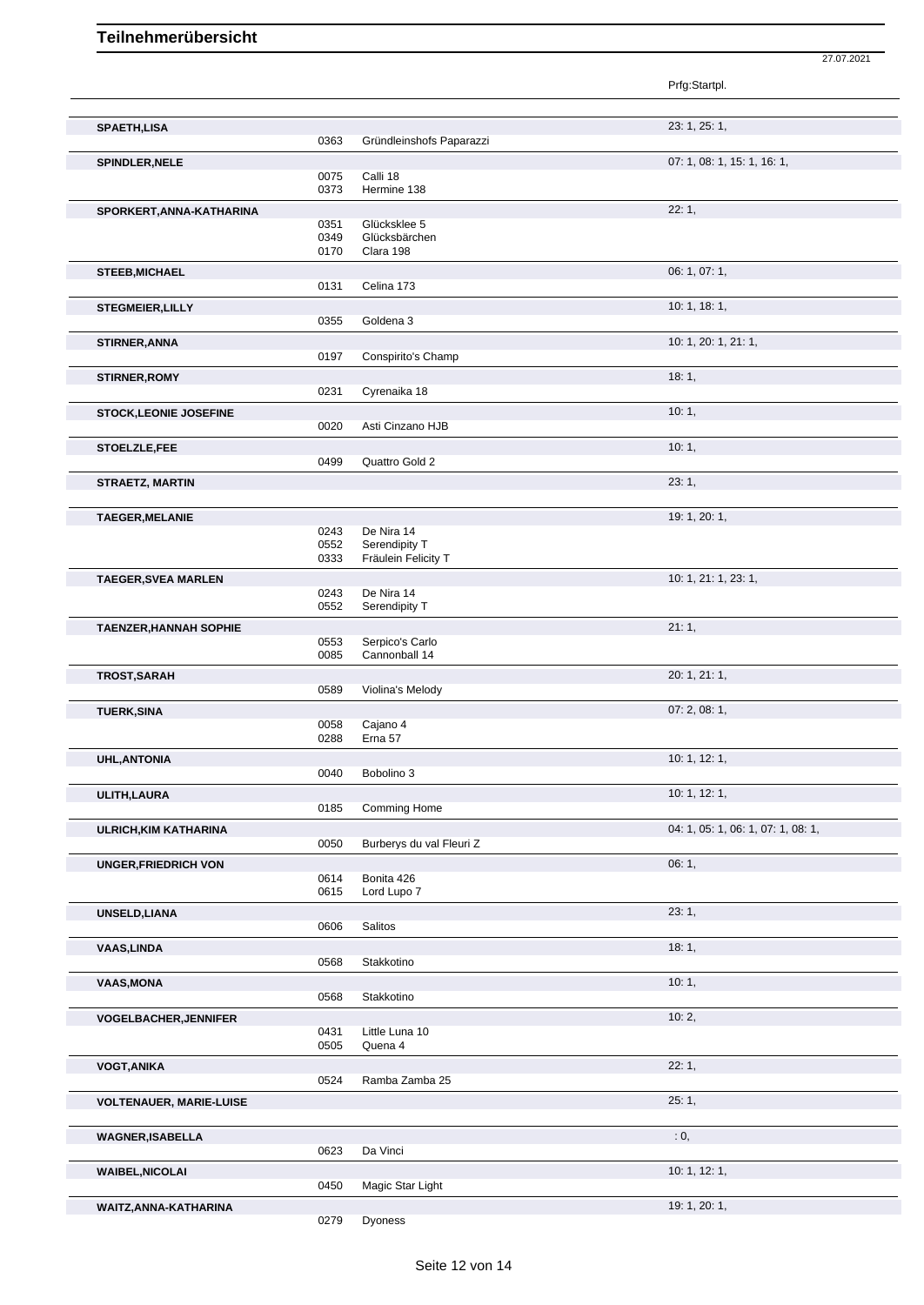|                                   |              |                              | 27.07.2021                                                        |
|-----------------------------------|--------------|------------------------------|-------------------------------------------------------------------|
|                                   |              |                              | Prfg:Startpl.                                                     |
|                                   | 0441         | Louisiana Hexana             |                                                                   |
| <b>WALTER DR., IRENE</b>          |              |                              | 09: 2, 20: 1, 21: 1,                                              |
|                                   | 0033         | Belana M                     |                                                                   |
|                                   | 0138         | Charonesse W                 |                                                                   |
|                                   | 0019         | Asterix 668                  |                                                                   |
| <b>WALTER, CHRISTINE</b>          |              |                              | 10:1,                                                             |
|                                   | 0074         | Calle Cool 10                |                                                                   |
| <b>WALTER, JANICE</b>             |              |                              | 17:1,                                                             |
|                                   | 0209         | Corjano US                   |                                                                   |
| <b>WALTER, PHILINE</b>            |              |                              | 26:1,                                                             |
|                                   | 0267         | Don Diamond 7                |                                                                   |
|                                   |              |                              |                                                                   |
| <b>WAMSLER, JOLYN</b>             | 0347         | Global Aerobic               | 23:1,                                                             |
|                                   |              |                              |                                                                   |
| <b>WANNER, ANNEMARIE</b>          |              |                              | 19:1,                                                             |
|                                   | 0385         | Jimtown's Jambalaya          |                                                                   |
| <b>WEBER, LAURA</b>               |              |                              | 23: 1, 24: 1,                                                     |
|                                   | 0626         | Nevado BMAN                  |                                                                   |
| <b>WEBER, VERENA</b>              |              |                              | 21:1,                                                             |
|                                   | 0473         | Nintendro                    |                                                                   |
| <b>WEIK, ANNA-MARIA</b>           |              |                              | 16: 1, 17: 1,                                                     |
|                                   | 0006         | Acolena F                    |                                                                   |
|                                   | 0577         | Theo F <sub>3</sub>          |                                                                   |
|                                   | 0576         | Taquina F                    |                                                                   |
|                                   | 0016         | Annabella F                  |                                                                   |
| <b>WEIK, LEONIE</b>               |              |                              | 22:1,                                                             |
|                                   | 0428         | Levi 37                      |                                                                   |
| <b>WEIN, ROXY</b>                 |              |                              | 20: 1, 21: 1, 22: 1,                                              |
|                                   | 0235         | Dancingqueen RW              |                                                                   |
|                                   | 0582         | Toffifee 42                  |                                                                   |
| <b>WEIRETER, KIM</b>              |              |                              | 04:1,                                                             |
|                                   | 0174         | Clemens S                    |                                                                   |
| <b>WESTERICH, FALK-FILIP-FINN</b> |              |                              | 02: 1, 03: 1, 08: 1,                                              |
|                                   | 0397         | La Bonita 58                 |                                                                   |
|                                   | 0481         | Palm Beach 32                |                                                                   |
| <b>WESTHAUSER, PAULINE</b>        |              |                              | 04: 1, 06: 1, 08: 1,                                              |
|                                   | 0171         | Clärchen 35                  |                                                                   |
|                                   |              |                              | 01: 1, 02: 2, 05: 1,                                              |
| <b>WIEDEMANN, THOMAS</b>          | 0065         | Calippo 42                   |                                                                   |
|                                   | 0204         | Cookie 71                    |                                                                   |
|                                   |              |                              |                                                                   |
| <b>WIELAND, FRANK</b>             |              |                              | 01: 2, 02: 3, 03: 2, 05: 2, 06: 2, 14: 2,<br>15: 2, 16: 2, 17: 2, |
|                                   | 0104         | Carmilou PS                  |                                                                   |
|                                   | 0281         | El Chapo 5                   |                                                                   |
|                                   | 0115         | Cataleya 19                  |                                                                   |
|                                   | 0588         | Vinicius                     |                                                                   |
|                                   | 0238<br>0232 | Dassino PS<br>Da Vinci MM    |                                                                   |
|                                   | 0120         | Catniss 12                   |                                                                   |
|                                   | 0477         | Olympic Fire 7               |                                                                   |
| <b>WIES, MELANIE</b>              |              |                              | 07: 1, 09: 1, 10: 1, 17: 1,                                       |
|                                   | 0142         | Chavo                        |                                                                   |
|                                   | 0256         | Dexter 271                   |                                                                   |
|                                   | 0594         | Wintertraum MB               |                                                                   |
| <b>WILHELM, PIA</b>               |              |                              | 19: 2, 22: 2,                                                     |
|                                   | 0534         | RS Carestini                 |                                                                   |
|                                   | 0536         | <b>RS Denver</b>             |                                                                   |
|                                   | 0400         | La Ola 13                    |                                                                   |
|                                   | 0323         | Fleur d'espoir               |                                                                   |
|                                   | 0560<br>0107 | Skywalker 95<br>Casanova 551 |                                                                   |
|                                   | 0535         | RS D'Artagnan                |                                                                   |
|                                   | 0425         | Leraldiko                    |                                                                   |
| <b>WINTER, INA</b>                |              |                              | 20:1,                                                             |
|                                   | 0580         | Tigerlilly 4                 |                                                                   |
|                                   |              |                              |                                                                   |
| <b>WOEHRLE, NATHALIE</b>          |              |                              | 20:1,                                                             |
|                                   | 0556         | Silas Seven                  |                                                                   |
| <b>WOLPERT, CLAUDIA</b>           |              |                              | 22:1,                                                             |
|                                   | 0344         | Giotta 5                     |                                                                   |
| <b>WOLTERS,LENJA</b>              |              |                              | 09: 1, 10: 1,                                                     |
|                                   | 0354         | Golden Angel 12              |                                                                   |
|                                   |              |                              |                                                                   |